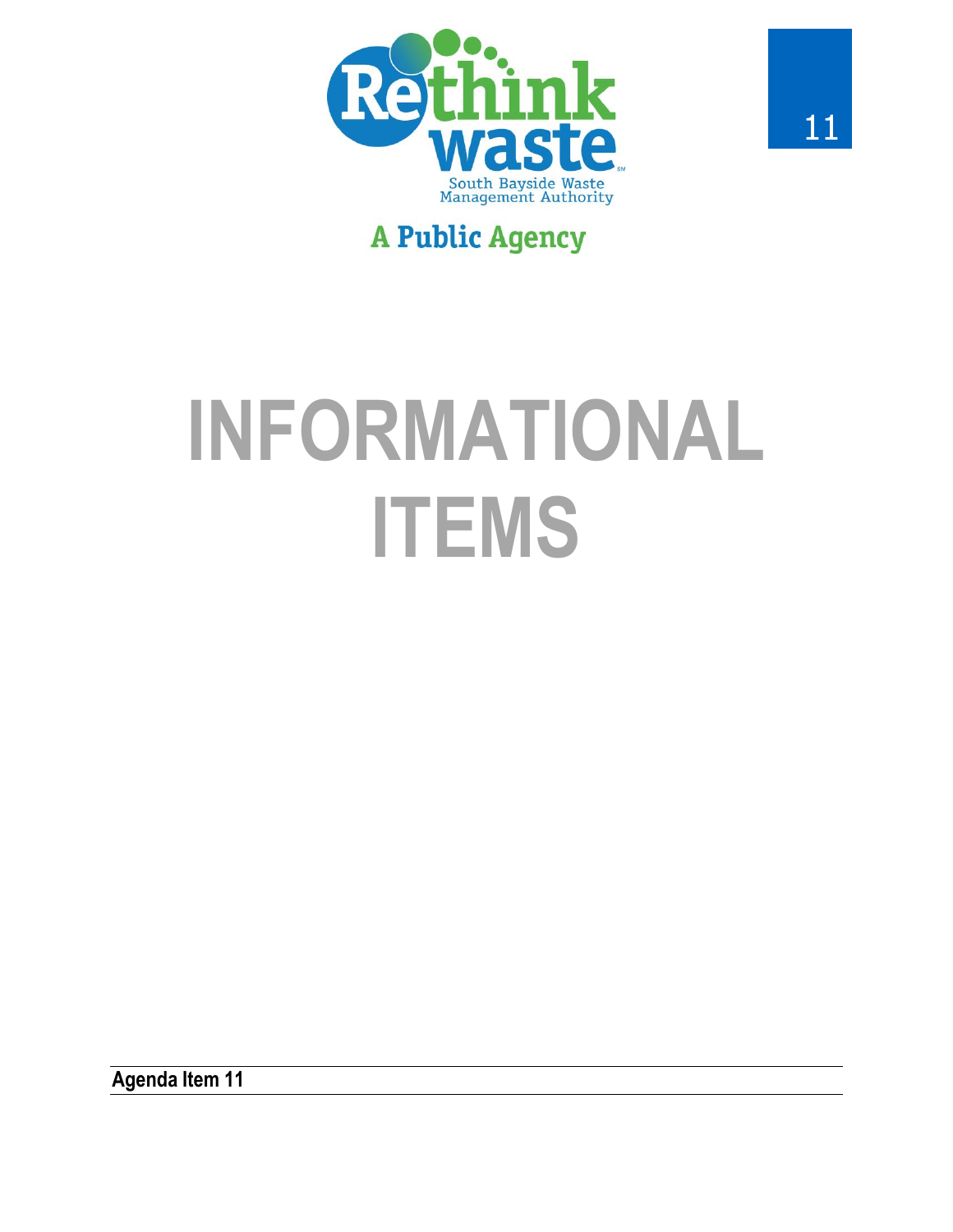



# **STAFF REPORT**

**To: SBWMA Board Members From: John Mangini, Senior Finance Manager Date: October 25, 2018 Board of Directors Meeting Subject: Check Register for September 2018** 

## **Recommendation**

This is an informational item only and no action is required. This report was requested by the Board members.

## **Summary**

The purpose of this report is to provide transparency to the Board and the public on the actual spending by the SBWMA. All payments made by check issued in September are listed on the attached report for review.

## **Analysis**

The SBWMA has a contract with the City of San Carlos for accounting services including the issuing of all payments and deposit of all receipts. In accordance with the City of San Carlos' policies, checks are normally issued every two weeks. All SBWMA invoices are approved for payment by the program manager and then by the Executive Director or Finance Manager. Total A/P spending for September 2018 was \$5,888,538.54 as detailed in **Attachment A**.

Certain ACH transactions such as payroll and some benefit payments are drawn directly from the bank and are therefore not included in these A/P reports.

If you have any questions on this, please contact Cyndi Urman or John Mangini. The format of the check registers is limited to what is available from the city's MUNIS accounting system.

#### Attachments:

Attachment A – September 2018 Check Register Detail Reports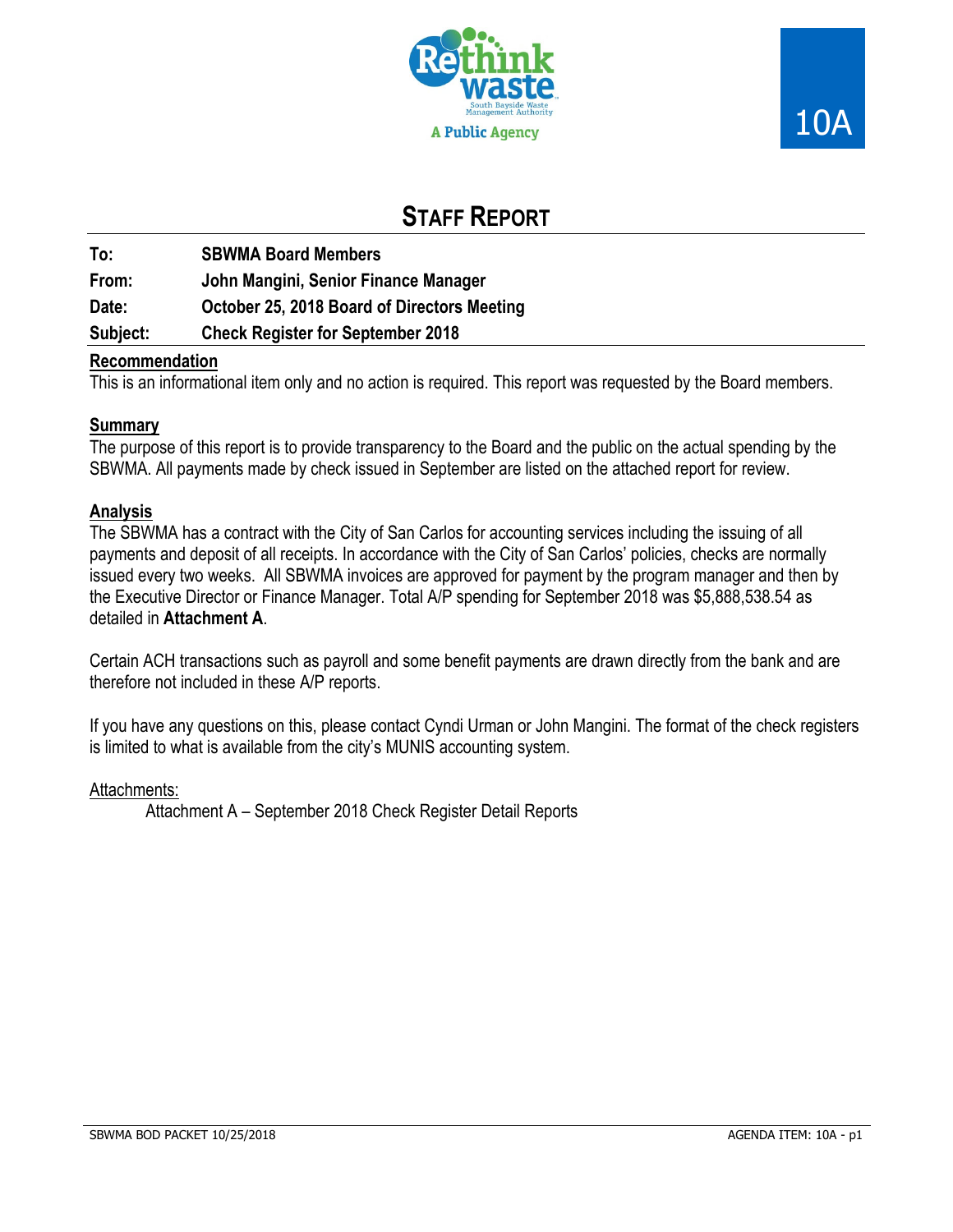| 09/12/2018 11:51 OF SAN CARLOS<br>rgarcia MARYCASH DISBURSEMENTS JOURNAL S091418 STRINI                                        |  |       |             |  |                                                                                                                                                                                                                                                    |                                                                                                               | Tapcshdsb |
|--------------------------------------------------------------------------------------------------------------------------------|--|-------|-------------|--|----------------------------------------------------------------------------------------------------------------------------------------------------------------------------------------------------------------------------------------------------|---------------------------------------------------------------------------------------------------------------|-----------|
| CASH ACCOUNT: S000 110020 WELLS FARGO BANK<br>CHECK NO CHK DATE TYPE VENDOR NAME WOUCHER INVOICE TWO INVIDATE PO CHECK RUN NET |  |       |             |  |                                                                                                                                                                                                                                                    |                                                                                                               |           |
|                                                                                                                                |  |       |             |  | DOCUMENT INVOICE DTL DESC                                                                                                                                                                                                                          |                                                                                                               |           |
|                                                                                                                                |  |       | 82115       |  |                                                                                                                                                                                                                                                    | 8322 09/14/2018 WIRE 3622 PAYMENT REMITTANCE C 082818 08/28/2018 5091418 1,972.39                             |           |
| Invoice: 082818                                                                                                                |  |       |             |  | 32115<br>122.61 S0113010 520503<br>9.77 S0113010 520335<br>792.97 S0113010 520335<br>792.97 S0113010 520335<br>111.58 80113010 520905<br>115.00 80113010 520905<br>115.00 80113010 520905<br>108.00 S0113010 522718<br>50.23 S0113010 520503<br>20 |                                                                                                               |           |
|                                                                                                                                |  |       |             |  |                                                                                                                                                                                                                                                    | CHECK 8322 TOTAL: 1,972.39                                                                                    |           |
|                                                                                                                                |  |       | 82120       |  |                                                                                                                                                                                                                                                    | 8323 09/14/2018 EFT 3 AARONSON DICKERSON C 818043-SB. R 08/28/2018 8091418                                    | 9,933.00  |
| Invoice: 818043-SB. R                                                                                                          |  |       |             |  | BOARD COUNSEL<br>9,933.00 S0113010 520312 BOARD COUNSEL                                                                                                                                                                                            |                                                                                                               |           |
|                                                                                                                                |  |       |             |  |                                                                                                                                                                                                                                                    | CHECK 8323 TOTAL: 9,933.00                                                                                    |           |
| 8324 09/14/2018 EFT 7603 COLORPRINT                                                                                            |  |       | 81974 17239 |  |                                                                                                                                                                                                                                                    | $08/17/2018$ S091418 746.63                                                                                   |           |
| Invoice: 17239                                                                                                                 |  |       |             |  | PUBLIC SPACES PILOT<br>746.63 S0113010 520309HDV01 BUSINESS CONSULTANT (HFH)                                                                                                                                                                       |                                                                                                               |           |
|                                                                                                                                |  | 81975 | 17396       |  |                                                                                                                                                                                                                                                    |                                                                                                               |           |
| Invoice: 17396                                                                                                                 |  |       |             |  | PUBLIC SPACES PILOT<br>225.12 S0113010 520309HDV01 BUSINESS CONSULTANT (HFH)                                                                                                                                                                       |                                                                                                               |           |
|                                                                                                                                |  |       |             |  |                                                                                                                                                                                                                                                    | CHECK 8324 TOTAL: 971.75                                                                                      |           |
| 8325 09/14/2018 EFT 7624 KBA DOCUSYS INC.                                                                                      |  |       |             |  |                                                                                                                                                                                                                                                    |                                                                                                               |           |
| Invoice: INV700836                                                                                                             |  |       |             |  |                                                                                                                                                                                                                                                    | INV700836 08/24/2018 5091418 236.44<br>82095 0FFICE EQUIPT COST 236.44 50113010 520215 OFFICE EQUIPMENT COSTS |           |
|                                                                                                                                |  |       |             |  |                                                                                                                                                                                                                                                    | CHECK 8325 TOTAL: 236.44                                                                                      |           |
| 8326 09/14/2018 EFT 8952 N & R PUBLICATIONS                                                                                    |  |       |             |  |                                                                                                                                                                                                                                                    |                                                                                                               |           |
| Invoice: 269715                                                                                                                |  |       |             |  | 5,765.00 S0113010 520604RES01 PUBLIC EDUCATION/OUTREACH/WORK<br>5,765.00 S0113010 520604MF001 PUBLIC EDUCATION/OUTREACH/WORK                                                                                                                       |                                                                                                               |           |

\_\_\_\_\_\_\_\_\_\_\_\_\_\_\_\_\_\_\_\_\_\_\_\_\_\_\_\_\_\_\_\_\_\_\_\_\_\_\_\_\_\_\_\_\_\_\_\_\_

\_\_\_\_\_\_\_\_\_\_\_\_\_\_\_\_\_\_\_\_\_\_\_\_\_\_\_\_\_\_\_\_\_\_\_\_\_\_\_\_\_\_\_\_\_\_\_\_\_\_\_\_ \_\_\_\_\_\_\_\_\_\_\_\_\_\_\_\_\_\_\_\_\_\_\_\_\_\_\_\_\_\_\_\_\_\_\_\_\_\_\_\_\_\_\_\_\_\_\_\_\_\_\_\_\_\_\_\_\_\_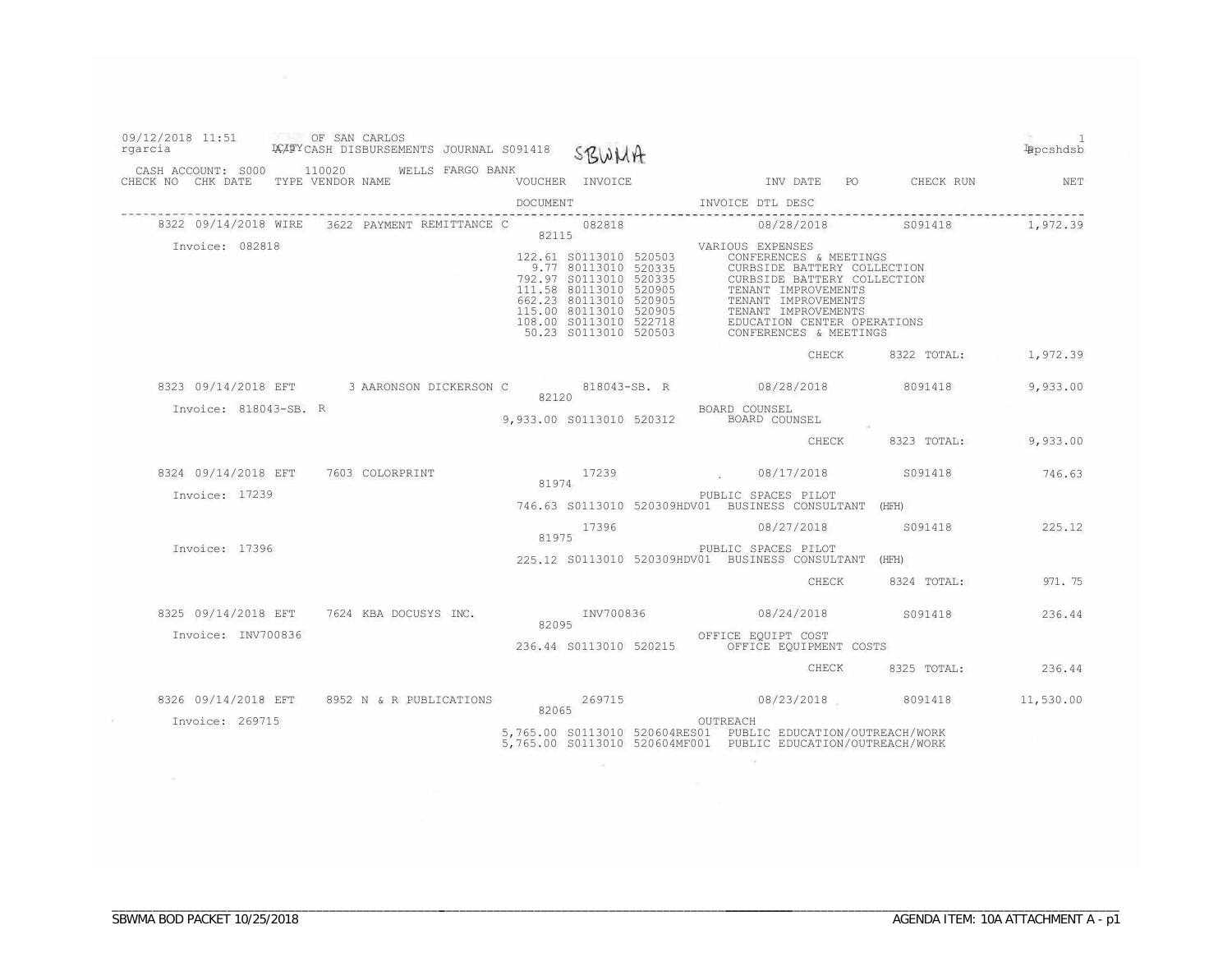| 09/12/2018 11:51<br>rgarcia                                                                                  | CITY OF SAN CARLOS       | A/P CASH DISBURSEMENTS JOURNAL S091418 |                                                         |                                                                                                                                                                                                                                                                                                                                                                                        |                                | gpcshdsb |
|--------------------------------------------------------------------------------------------------------------|--------------------------|----------------------------------------|---------------------------------------------------------|----------------------------------------------------------------------------------------------------------------------------------------------------------------------------------------------------------------------------------------------------------------------------------------------------------------------------------------------------------------------------------------|--------------------------------|----------|
| CASH ACCOUNT: S000 110020 WELLS FARGO BANK<br>CHECK NO CHK DATE TYPE VENDOR NAME                             |                          |                                        |                                                         |                                                                                                                                                                                                                                                                                                                                                                                        |                                |          |
|                                                                                                              |                          | DOCUMENT                               |                                                         | INVOICE DTL DESC                                                                                                                                                                                                                                                                                                                                                                       |                                |          |
|                                                                                                              |                          |                                        |                                                         | CHECK                                                                                                                                                                                                                                                                                                                                                                                  | 8326 TOTAL: 11,530.00          |          |
| 8327 09/14/2018 EFT 1419 THE OFFICE CITY<br>Invoice: IN-1526892                                              |                          |                                        | 259.22 S0113010 520201                                  | IN-1526892 09/05/2018 S091418 259.22<br>OFFICE SUPPLY<br>OFFICE SUPPLIES                                                                                                                                                                                                                                                                                                               | CHECK 8327 TOTAL: 259.22       |          |
| 8328 09/14/2018 EFT 725 CITY OF SAN CARLOS 79951226 09/04/2018 5091418 5091418 4,570.56<br>Invoice: 79951226 |                          |                                        | 82063                                                   | <b>RENT</b>                                                                                                                                                                                                                                                                                                                                                                            |                                |          |
| Invoice: 1981123                                                                                             |                          | 82099                                  | 4,570.56 S0113010 520203 RENT<br>178.20 S0113010 520202 | 1981123 08/31/2018 S091418 178.20<br><b>BANK FEES</b><br>BANK FEES AND SERVICES                                                                                                                                                                                                                                                                                                        |                                |          |
|                                                                                                              |                          |                                        |                                                         |                                                                                                                                                                                                                                                                                                                                                                                        | CHECK 8328 TOTAL: 4,748.76     |          |
| 8329 09/14/2018 EFT                                                                                          | 5512 SOUTH BAY RECYCLING |                                        |                                                         | 2018-07V2 08/24/2018 S091418 1,781,973.23                                                                                                                                                                                                                                                                                                                                              |                                |          |
| Invoice: 2018-07V2                                                                                           |                          |                                        | 81989                                                   | VARIOUS EXPENSES<br>30,277.69 S0113010 522713<br>-48,735.95 S0113010 522713<br>-48,735.95 S0113010 522713<br>52713<br>52717 BUYBACK PAYMENTS<br>15,811.76 S0113010 522717<br>-1,978.06 S0113010 480008<br>-1,978.06 S0113010 480008<br>-1,978.06 S0113010 520207<br><br>9,579.53 S0113010 520202SHORE BANK FEES AND SERVICES<br>1,674,691.48 S0113010 522712 OPERATOR COMPENSATION SBR |                                |          |
|                                                                                                              |                          |                                        |                                                         |                                                                                                                                                                                                                                                                                                                                                                                        | CHECK 8329 TOTAL: 1,781,973.23 |          |
| 8330 09/14/2018 PRTD 5326 ASCENT ENVIRONMENTAL<br>Invoice: 18010100.01-3                                     |                          |                                        | 81973                                                   | 18010100.01-3 08/21/2018 S091418 14,002.50<br>EAR CAL RECYCLE REPORTS<br>14,002.50 S0113010 520311CIWMB CIWMB ANNUAL REPORTS<br><b>CHECK</b>                                                                                                                                                                                                                                           | 8330 TOTAL: 14,002.50          |          |
|                                                                                                              |                          |                                        |                                                         |                                                                                                                                                                                                                                                                                                                                                                                        |                                |          |
| 8331 09/14/2018 PRTD 4841 COMCAST CABLE COMMUN<br>Invoice: 0447972-082418                                    |                          |                                        | 81966                                                   | 0447972-082418 08/24/2018 S091418 248.57<br>UTILITIES & PHONE                                                                                                                                                                                                                                                                                                                          |                                |          |
|                                                                                                              |                          |                                        | 248.57 S0113010 520107                                  | UTILITIES & PHONE                                                                                                                                                                                                                                                                                                                                                                      |                                |          |

\_\_\_\_\_\_\_\_\_\_\_\_\_\_\_\_\_\_\_\_\_\_\_\_\_\_\_\_\_\_\_\_\_\_\_\_\_\_\_\_\_\_\_\_\_\_\_\_\_\_\_\_ \_\_\_\_\_\_\_\_\_\_\_\_\_\_\_\_\_\_\_\_\_\_\_\_\_\_\_\_\_\_\_\_\_\_\_\_\_\_\_\_\_\_\_\_\_\_\_\_\_\_\_\_\_\_\_\_\_\_

\_\_\_\_\_\_\_\_\_\_\_\_\_\_\_\_\_\_\_\_\_\_\_\_\_\_\_\_\_\_\_\_\_\_\_\_\_\_\_\_\_\_\_\_\_\_\_\_\_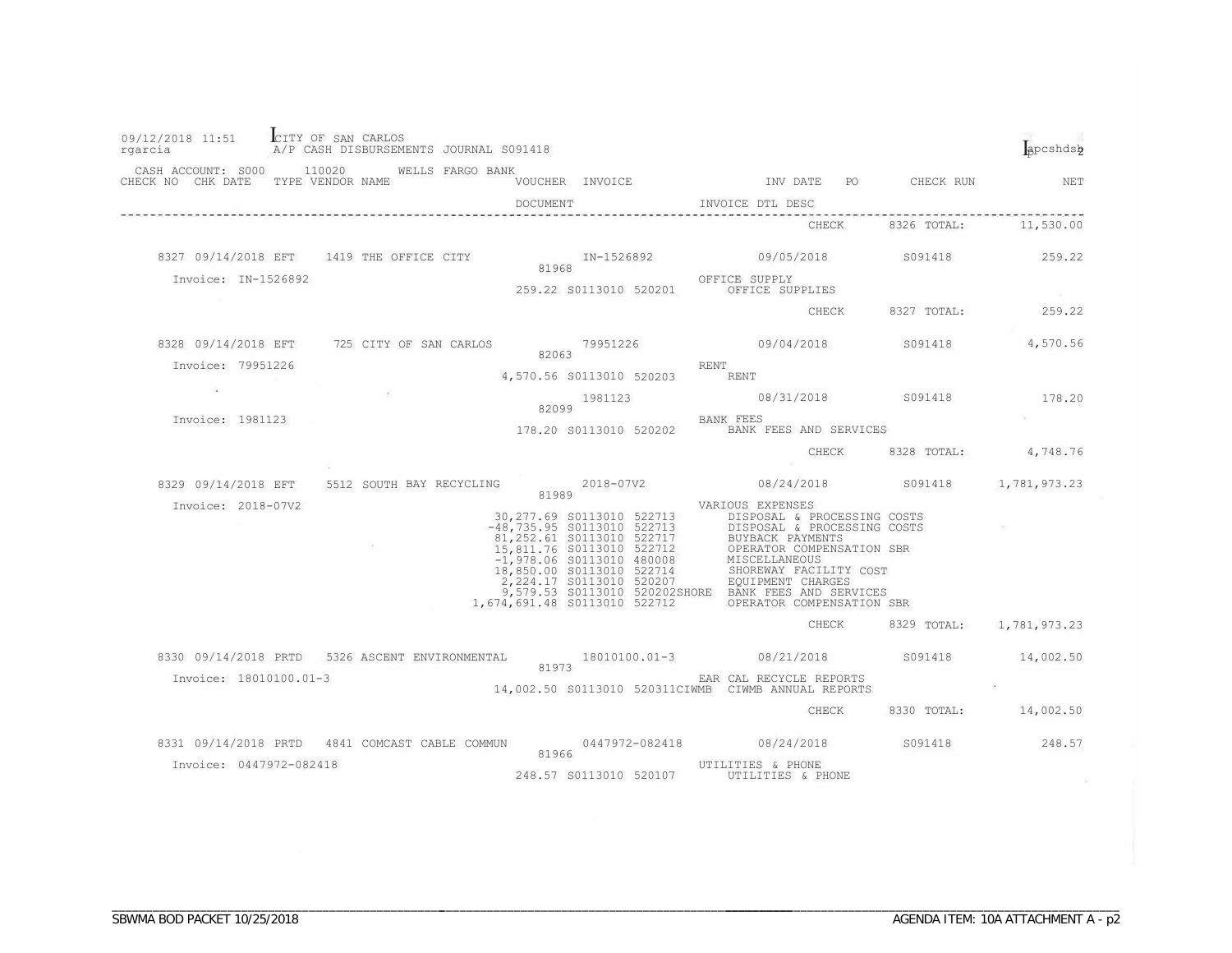| 09/12/2018 11:51<br>rgarcia                                     |                  | 'CITY OF SAN CARLOS<br>ATTY CASH DISBURSEMENTS JOURNAL S091418 |                                                                                             |                                                                                                                                              |                        | 3<br><sup>I</sup> gpcshdsb |
|-----------------------------------------------------------------|------------------|----------------------------------------------------------------|---------------------------------------------------------------------------------------------|----------------------------------------------------------------------------------------------------------------------------------------------|------------------------|----------------------------|
| CASH ACCOUNT: S000 110020 WELLS FARGO BANK<br>CHECK NO CHK DATE | TYPE VENDOR NAME |                                                                | VOUCHER INVOICE<br>DOCUMENT                                                                 | PO <sub>1</sub><br>INV DATE<br>INVOICE DTL DESC                                                                                              | CHECK RUN              | <b>NET</b>                 |
|                                                                 |                  |                                                                |                                                                                             | CHECK                                                                                                                                        | 8331 TOTAL:            | 248.57                     |
| 8332 09/14/2018 PRTD 5342 DAILY POST<br>Invoice: 70356          |                  |                                                                | 70356<br>82064                                                                              | 08/24/2018<br>BATTERY PLANNING                                                                                                               | S091418                | 2,925.00                   |
|                                                                 |                  |                                                                |                                                                                             | 2,925.00 80113010 520309BATT BUSINESS CONSULTANT (HFH)<br>CHECK                                                                              | 8332 TOTAL:            | 2,925.00                   |
| Invoice: 80114                                                  |                  | 8333 09/14/2018 PRTD 7504 E-RECYCLING OF CALIF                 | 80114<br>82089                                                                              | 08/03/2018<br>E-RECYCLE                                                                                                                      | S091418                | 48.93                      |
| Invoice: 80167                                                  |                  |                                                                | 48.93 S0113010 480025<br>80167<br>82090                                                     | E-RECYCLING<br>08/24/2018<br>E-RECYCLING                                                                                                     | 8091418                | 98.15                      |
| Invoice: 80124                                                  |                  |                                                                | 98.15 S0113010 480025<br>80124<br>82091                                                     | E-RECYCLING<br>08/24/2018<br>E-RECYCLING                                                                                                     | 8091418                | 95.37                      |
|                                                                 |                  |                                                                | 95.37 S0113010 480025                                                                       | E-RECYCLING                                                                                                                                  | CHECK 8333 TOTAL:      | 242.45                     |
| Invoice: 090618JR                                               |                  | 8334 09/14/2018 PRTD 8755 JOANNA ROSALES                       | 090618JR<br>81984<br>52.16 80113010 520801<br>7.02 80113010 520201<br>14.85 80113010 520503 | 09/06/2018 S091418<br>VEHICLES, OFFICE SUPPLIES & CONFERENCES<br>MILEAGE REIMBURSEMENT<br>OFFICE SUPPLIES<br>CONFERENCES & MEETINGS<br>CHECK | 8334 TOTAL:            | 74.03<br>74.03             |
| 8335 09/14/2018 PRTD 8878 JULIA AU<br>Invoice: 090618JA         |                  |                                                                | 090618JA<br>81965<br>22.10 80113010 520503                                                  | 09/06/2018<br>CONFERENCES & MEETINGS CRRA<br>CONFERENCES & MEETINGS                                                                          | S091418                | 22.10                      |
| Invoice: 5526184                                                |                  | 8336 09/14/2018 PRTD 7802 KBA DOCUSYS INC                      | 5526184<br>82096                                                                            | CHECK<br>08/25/2018<br>OFFICE EQUIPT COST<br>502.27 80113010 520215 OFFICE EQUIPMENT COSTS                                                   | 8335 TOTAL:<br>8091418 | 22.10.<br>502.27           |

\_\_\_\_\_\_\_\_\_\_\_\_\_\_\_\_\_\_\_\_\_\_\_\_\_\_\_\_\_\_\_\_\_\_\_\_\_\_\_\_\_\_\_\_\_\_\_\_\_

 $\sim$ 

\_\_\_\_\_\_\_\_\_\_\_\_\_\_\_\_\_\_\_\_\_\_\_\_\_\_\_\_\_\_\_\_\_\_\_\_\_\_\_\_\_\_\_\_\_\_\_\_\_\_\_\_ \_\_\_\_\_\_\_\_\_\_\_\_\_\_\_\_\_\_\_\_\_\_\_\_\_\_\_\_\_\_\_\_\_\_\_\_\_\_\_\_\_\_\_\_\_\_\_\_\_\_\_\_\_\_\_\_\_\_

 $\overline{a}$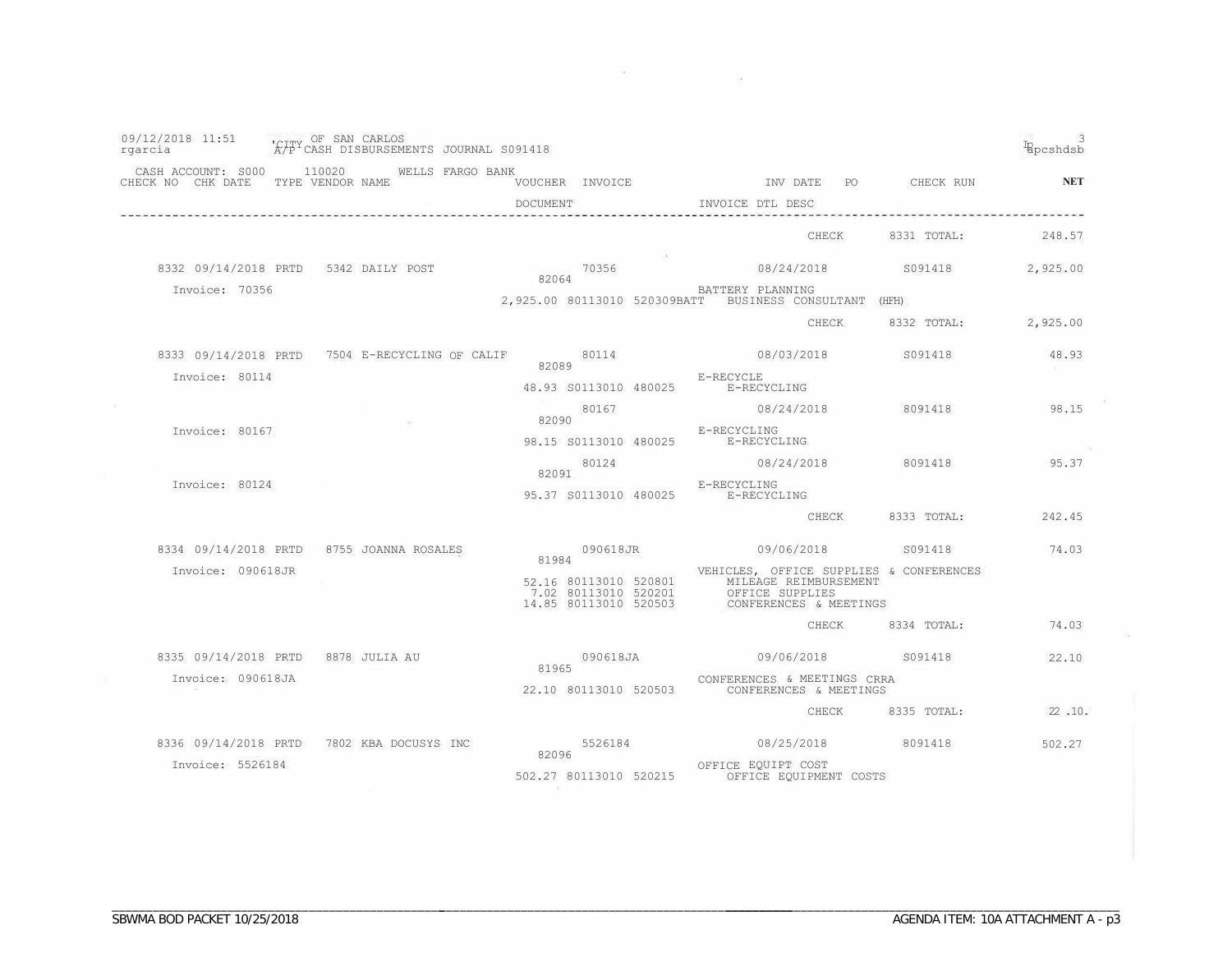| 09/12/2018 11:51<br>rgarcia                | CITY OF SAN CARLOS         | A/P CASH DISBURSEMENTS JOURNAL S091418 |                                                                           |                                                                                                                           |             | ₽<br>apcshdsb |
|--------------------------------------------|----------------------------|----------------------------------------|---------------------------------------------------------------------------|---------------------------------------------------------------------------------------------------------------------------|-------------|---------------|
| CASH ACCOUNT: S000<br>CHK DATE<br>CHECK NO | 110020<br>TYPE VENDOR NAME | WELLS FARGO BANK                       | VOUCHER<br>INVOICE                                                        | INV DATE<br>PO                                                                                                            | CHECK RUN   | NET           |
|                                            |                            |                                        | DOCUMENT                                                                  | INVOICE DTL DESC                                                                                                          |             |               |
|                                            |                            |                                        |                                                                           | CHECK                                                                                                                     | 8336 TOTAL: | 502.27        |
| 8337 09/14/2018 PRTD                       |                            | 8095 JOE LA MARIANA                    | 090718JL<br>81978                                                         | 09/07/2018                                                                                                                | S091418     | 605.00        |
| Invoice: 090718JL                          |                            |                                        | 90.00 S0113010 520105<br>295.00 80113010 520501<br>220.00 S0113010 520503 | CELL PHONE, PROFF DUES, CONFERENCES & MEETINGS<br>CELL PHONES<br>PROFESSIONAL DUES & MEMEBERSHS<br>CONFERENCES & MEETINGS |             |               |
|                                            |                            |                                        |                                                                           | <b>CHECK</b>                                                                                                              | 8337 TOTAL: | 605.00        |
| 8338 09/14/2018 PRTD                       |                            | 9020 LUXOR FLOORS, INC.                | 1548<br>82074                                                             | 08/24/2018                                                                                                                | S091418     | 276.10        |
| Invoice: 1548                              |                            |                                        | 276.10 \$0113010 520905                                                   | OFFICE IMPROVEMENTS<br>TENANT IMPROVEMENTS                                                                                |             |               |
|                                            |                            |                                        |                                                                           | <b>CHECK</b>                                                                                                              | 8338 TOTAL: | 276.10        |
| 8339 09/14/2018 PRTD                       |                            | 4383 MARSHALL MORAN                    | 90718<br>82119                                                            | 09/06/2018                                                                                                                | S091418     | 2,176.00      |
| Invoice: 90718                             |                            |                                        | 2,176.00 S0113010 520309HFM01                                             | FINANCE MGR SUPPORT<br>BUSINESS CONSULTANT                                                                                | (HFH)       |               |
|                                            |                            |                                        |                                                                           | <b>CHECK</b>                                                                                                              | 8339 TOTAL: | 2,176.00      |
| 8340 09/14/2018 PRTD                       | 449                        | <b>PITNEY BOWES</b>                    | 3102386056<br>81970                                                       | 08/23/2018                                                                                                                | S091418     | 128.00        |
| Invoice: 3102386056                        |                            |                                        | 128.00 S0113010 520215                                                    | OFFICE EQUIP COST<br>OFFICE EQUIPMENT COSTS                                                                               |             |               |
|                                            |                            |                                        |                                                                           | CHECK                                                                                                                     | 8340 TOTAL: | 128.00        |
| 8341 09/14/2018 PRTD                       |                            | 2795 MICHAELS STEAM CLEAN              | 13278<br>8209B                                                            | 08/31/2018                                                                                                                | S091418     | 570.00        |
| Invoice: 13278                             |                            |                                        | 570.00 S0113010 520905                                                    | OFFICE MAINTENANCE<br>TENANT IMPROVEMENTS                                                                                 |             |               |
|                                            |                            |                                        |                                                                           | <b>CHECK</b>                                                                                                              | 8341 TOTAL: | 570.00        |
| 8342 09/14/2018 PRTD                       | 680                        | SAN MATEO COUNTY TAX                   | 11020<br>82094                                                            | 07/20/2018                                                                                                                | S091418     | 345.97        |
| Invoice: 11020                             |                            |                                        | 345.97 S0113010 520324                                                    | PROPERTY TAX<br>PROPERTY TAX                                                                                              |             |               |

\_\_\_\_\_\_\_\_\_\_\_\_\_\_\_\_\_\_\_\_\_\_\_\_\_\_\_\_\_\_\_\_\_\_\_\_\_\_\_\_\_\_\_\_\_\_\_\_\_\_\_\_ \_\_\_\_\_\_\_\_\_\_\_\_\_\_\_\_\_\_\_\_\_\_\_\_\_\_\_\_\_\_\_\_\_\_\_\_\_\_\_\_\_\_\_\_\_\_\_\_\_\_\_\_\_\_\_\_\_\_

\_\_\_\_\_\_\_\_\_\_\_\_\_\_\_\_\_\_\_\_\_\_\_\_\_\_\_\_\_\_\_\_\_\_\_\_\_\_\_\_\_\_\_\_\_\_\_\_\_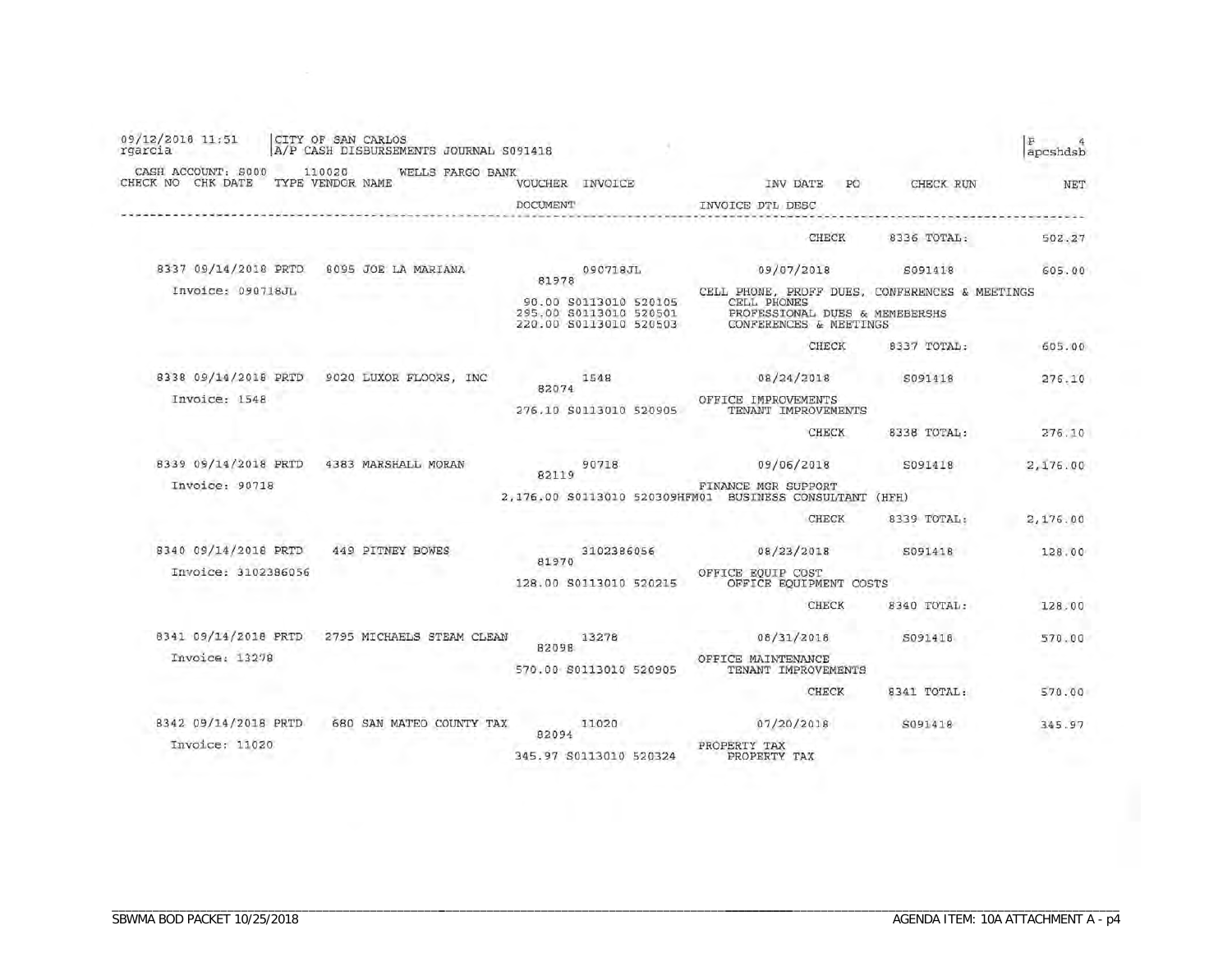| 09/12/2018 11:51<br>rgarcia                                               | CITY OF SAN CARLOS |        |                    | A/P CASH DISBURSEMENTS JOURNAL S091418 |                 | SBWMH                                                       |                                                  |                                                                |       |                                        | ъ<br>5<br>apcshdsb                  |
|---------------------------------------------------------------------------|--------------------|--------|--------------------|----------------------------------------|-----------------|-------------------------------------------------------------|--------------------------------------------------|----------------------------------------------------------------|-------|----------------------------------------|-------------------------------------|
| CASH ACCOUNT: S000<br>CHECK NO CHK DATE                                   | TYPE VENDOR NAME   | 110020 |                    | WELLS FARGO BANK                       | VOUCHER INVOICE |                                                             |                                                  | INV DATE                                                       | PO.   | CHECK RUN                              | NET                                 |
|                                                                           |                    |        |                    |                                        | <b>DOCUMENT</b> |                                                             |                                                  | INVOICE DTL DESC                                               |       |                                        |                                     |
|                                                                           |                    |        |                    |                                        |                 |                                                             |                                                  |                                                                | CHECK | 8342 TOTAL:                            | 345.97                              |
| 8343 09/14/2018 PRTD 5875 SCAPES INC                                      |                    |        |                    |                                        | 82100           | 18458                                                       |                                                  | 08/31/2018                                                     |       | S091418                                | 315.00                              |
| Invoice: 18458                                                            |                    |        |                    |                                        |                 | 315,00 S0113010 522714                                      | SHOREWAY FACILITY COST<br>SHOREWAY FACILITY COST |                                                                |       |                                        |                                     |
|                                                                           |                    |        |                    |                                        |                 |                                                             |                                                  |                                                                | CHECK | 8343 TOTAL:                            | 315.00                              |
| 8344 09/14/2018 PRTD                                                      |                    |        | 3022 SCS ENGINEERS |                                        | 82084           | 330130                                                      |                                                  | 07/31/2018                                                     |       | S091418                                | 497.00                              |
| Invoice: 330130                                                           |                    |        |                    |                                        |                 | 497.00 S0113010 520608                                      |                                                  | CLIMATE REGISTRY                                               |       | CLIMATE CHANGE POLICY OPTIONS          |                                     |
|                                                                           |                    |        |                    |                                        |                 |                                                             |                                                  |                                                                | CHECK | 8344 TOTAL:                            | 497.00                              |
| 8345 09/14/2018 PRTD 5443 SPECIALTY'S CAFE & B<br>Invoice: T2423-19925905 |                    |        |                    |                                        | 81972           | T2423-19925905<br>286.82 S0113010 520503                    |                                                  | 08/30/2018<br>CONFERENCES & MEETINGS<br>CONFERENCES & MEETINGS |       | 5091418                                | <b>Service Controller</b><br>286.82 |
|                                                                           |                    |        |                    |                                        |                 |                                                             |                                                  |                                                                | CHECK | 8345 TOTAL:                            | 286.82                              |
|                                                                           |                    |        |                    |                                        |                 | NUMBER OF CHECKS                                            | 24                                               |                                                                |       | *** CASH ACCOUNT TOTAL ***             | 1,834,841.60                        |
|                                                                           |                    |        |                    |                                        |                 |                                                             |                                                  | COUNT                                                          |       | AMOUNT                                 |                                     |
|                                                                           |                    |        |                    |                                        |                 | TOTAL PRINTED CHECKS<br>TOTAL WIRE TRANSFERS<br>TOTAL EFT'S |                                                  | 16<br>$\mathbf{1}$<br>7                                        |       | 23, 216.81<br>1,972.39<br>1,809,652.40 |                                     |
| C.P                                                                       |                    |        |                    |                                        |                 |                                                             |                                                  |                                                                |       | *** GRAND TOTAL ***                    | 1,834,841.60                        |
| ARP                                                                       |                    |        |                    |                                        |                 |                                                             |                                                  |                                                                |       |                                        |                                     |
|                                                                           |                    |        |                    |                                        |                 |                                                             |                                                  |                                                                |       |                                        |                                     |

and 9/12/18 Mahal Jetal

ACHSOGI40001. +x+

\_\_\_\_\_\_\_\_\_\_\_\_\_\_\_\_\_\_\_\_\_\_\_\_\_\_\_\_\_\_\_\_\_\_\_\_\_\_\_\_\_\_\_\_\_\_\_\_\_\_\_\_ \_\_\_\_\_\_\_\_\_\_\_\_\_\_\_\_\_\_\_\_\_\_\_\_\_\_\_\_\_\_\_\_\_\_\_\_\_\_\_\_\_\_\_\_\_\_\_\_\_\_\_\_\_\_\_\_\_\_

\_\_\_\_\_\_\_\_\_\_\_\_\_\_\_\_\_\_\_\_\_\_\_\_\_\_\_\_\_\_\_\_\_\_\_\_\_\_\_\_\_\_\_\_\_\_\_\_\_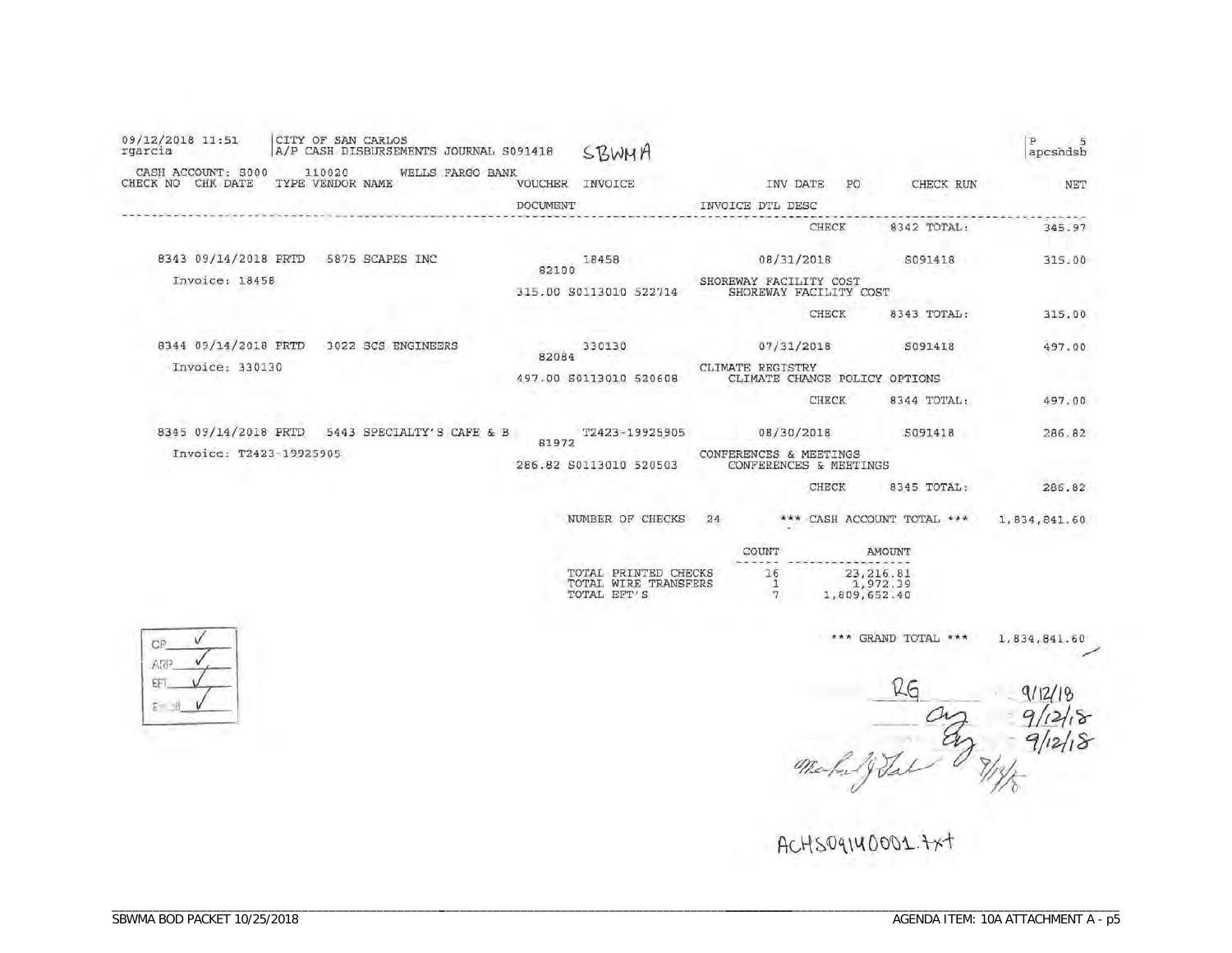| 09/17/2018 13:33<br>CITY OF SAN CARLOS<br>ebundang<br>A/P CASH DISBURSEMENTS JOURNAL S092018 |                                                                        | SB-WIRE                                                                                     |                        | P<br>apcshdsb |
|----------------------------------------------------------------------------------------------|------------------------------------------------------------------------|---------------------------------------------------------------------------------------------|------------------------|---------------|
| 110020<br>CASH ACCOUNT: S000<br>WELLS FARGO BANK<br>TYPE VENDOR NAME<br>CHECK NO<br>CHK DATE | <b>VOUCHER</b><br>INVOICE                                              | INV DATE<br>PO.                                                                             | CHECK RUN              | <b>NET</b>    |
| 8346 09/20/2018 WTRE<br>2223 THE BANK OF NEW YORK<br>Invoice: OCT2018-2009A                  | <b>DOCUMENT</b><br>OCT2018-2009A<br>82140<br>343,708.33 SO11<br>114467 | INVOICE DTL DESC<br>09/17/2018<br>OCT 2018 BNY BOND 2009A<br>INVESTMENT BNY 2009AB INTEREST | 5092018                | 343,708.33    |
|                                                                                              |                                                                        | CHECK                                                                                       | 8346 TOTAL:            | 343,708.33    |
| 8347 09/20/2018 WIRE<br>8579 IPFS CORPORATION<br>Invoice: NJN-783692 #3                      | NJN-783692 #3<br>82141<br>72,229.77 50113010 520710                    | 09/17/2018<br>SHOREWAY INSURANCE PREMIUM<br>INSURANCE SHOREWAY                              | S092018                | 72,229.77     |
|                                                                                              |                                                                        | CHECK                                                                                       | 8347 TOTAL:            | 72,229,77     |
|                                                                                              | NUMBER OF CHECKS                                                       | $\overline{2}$                                                                              | CASH ACCOUNT TOTAL *** | 415,938.10    |
|                                                                                              |                                                                        | COUNT                                                                                       | AMOUNT                 |               |
|                                                                                              | TOTAL WIRE TRANSFERS                                                   | 2                                                                                           | 415,938.10             |               |

415,938.10 \*\*\* GRAND TOTAL \*\*\*

 $\frac{48}{117/18}$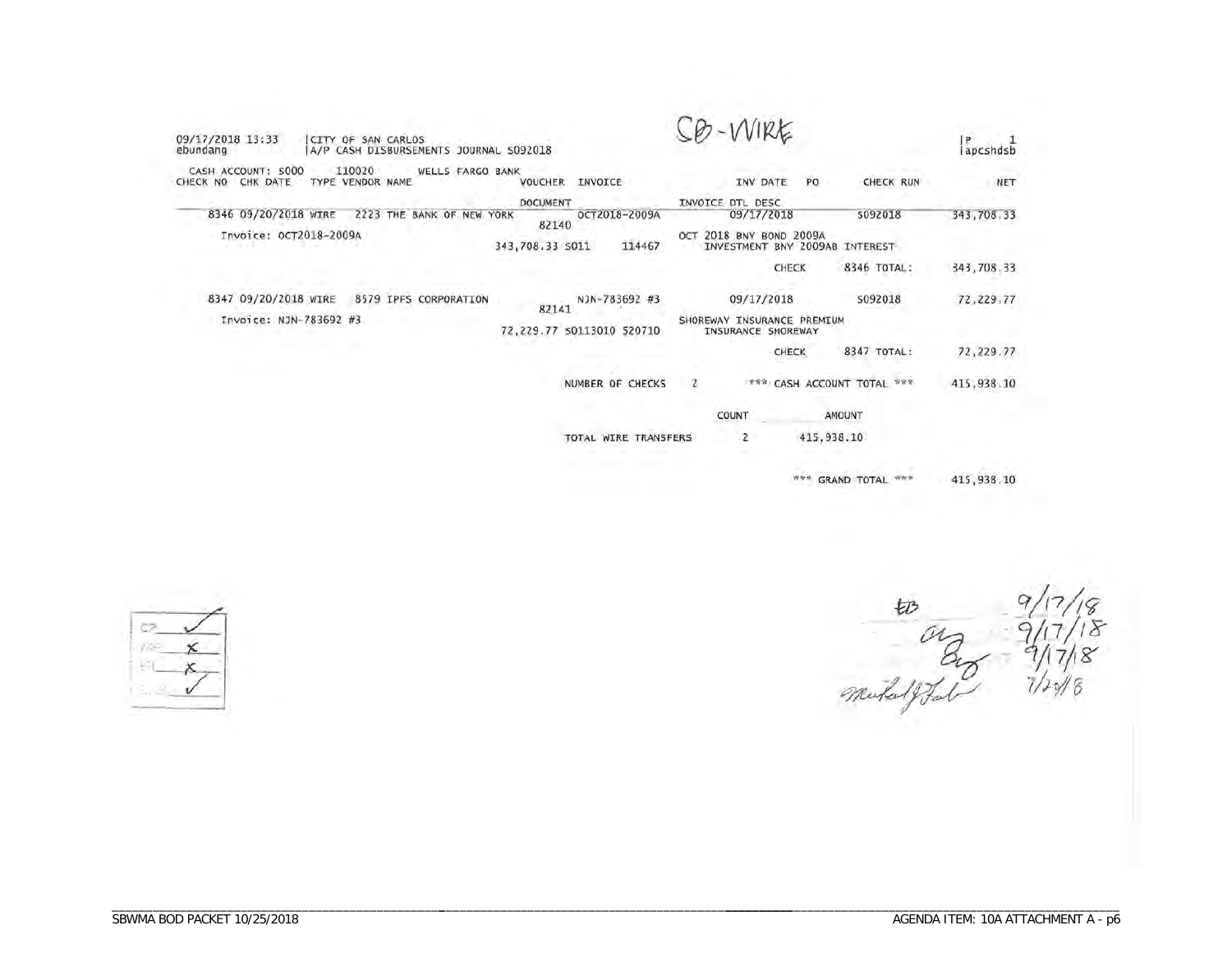| CASH ACCOUNT: S000      | 110020             | WELLS FARGO BANK          | A/P CASH DISBURSEMENTS JOURNAL S092818 SBWMH                                               |                                                                                                                                        |             |             |
|-------------------------|--------------------|---------------------------|--------------------------------------------------------------------------------------------|----------------------------------------------------------------------------------------------------------------------------------------|-------------|-------------|
| CHECK NO CHK DATE       | TYPE VENDOR NAME   |                           | VOUCHER<br>INVOICE                                                                         | INV DATE<br>PO                                                                                                                         | CHECK RUN   | NET         |
|                         |                    |                           | DOCUMENT                                                                                   | INVOICE DTL DESC                                                                                                                       |             |             |
| 8348 09/28/2018 EFT     |                    | 5524 KATHLEEN B BENTON    | 2017214<br>82189                                                                           | 09/17/2018                                                                                                                             | S092818     | 679.75      |
| Invoice: 2017214        |                    |                           | 679.75 S0113010 520335                                                                     | <b>BATTERY OUTREACH</b><br>CURBSIDE BATTERY COLLECTION                                                                                 |             |             |
|                         |                    |                           |                                                                                            | CHECK                                                                                                                                  | 8348 TOTAL: | 679.75      |
| 8349 09/28/2018 EFT     |                    | 5556 BFI OF CALIFORNIA IN | 4227-000051289<br>82151                                                                    | 08/31/2018                                                                                                                             | S092818     | 842, 947.19 |
| Invoice: 4227-000051289 |                    |                           | 842, 947.19 S0113010 522713                                                                | DISPOSAL OX - AUG 2018<br>DISPOSAL & PROCESSING COSTS                                                                                  |             |             |
|                         |                    |                           |                                                                                            | CHECK                                                                                                                                  | 8349 TOTAL: | 842, 947.19 |
| 8350 09/28/2018 EFT     |                    | 152 NEWBY ISLAND COMPOST  | 4278-100004747<br>82154                                                                    | 08/31/2018                                                                                                                             | S092818     | 271, 183.25 |
| Invoice: 4278-100004747 |                    |                           | 271, 183.25 \$0113010 522713                                                               | DISPOSAL - NEWBY AUG 2018<br>DISPOSAL & PROCESSING COSTS                                                                               |             |             |
|                         |                    |                           |                                                                                            | CHECK                                                                                                                                  | 8350 TOTAL: | 271, 183.25 |
| 8351 09/28/2018 EFT     | 8741 CARLOS MORENC |                           | 092118CM<br>82169                                                                          | 09/21/2018                                                                                                                             | S092818     | 59.81       |
| Invoice: 092118CM       |                    |                           | 59.81 S0113010 520801                                                                      | MILEAGE.<br>MILEAGE REIMBURSEMENT                                                                                                      |             |             |
|                         |                    |                           |                                                                                            | <b>CHECK</b>                                                                                                                           | 8351 TOTAL: | 59.81       |
| 8352 09/28/2018 EFT     |                    | 8952 N & R PUBLICATIONS   | 0270649<br>82167                                                                           | 09/13/2018                                                                                                                             | S092818     | 8,160.00    |
| Invoice: 0270649        |                    |                           | 5,250.00 S0113010 520335<br>1,455.00 S0113010 520604RES01<br>1,455.00 S0113010 520604MF001 | BATTERIES, RESIDENTIAL, MULTIFAMILY<br>CURBSIDE BATTERY COLLECTION<br>PUBLIC EDUCATION/OUTREACH/WORK<br>PUBLIC EDUCATION/OUTREACH/WORK |             |             |
|                         |                    |                           |                                                                                            | CHECK                                                                                                                                  | 8352 TOTAL: | 8,160.00    |
| 8353 09/28/2018 EFT     |                    | 8293 PREMIER ACCESS INSUR | 17242-100118<br>82150                                                                      | 09/10/2018                                                                                                                             | S092818     | 898.35      |
| Invoice: 17242-100118   |                    |                           | 898.35 S0113010 512850                                                                     | PREMIER BENEFITS<br>BENEFITS - GUARDIAN LIFE                                                                                           |             |             |
|                         |                    |                           |                                                                                            | CHECK                                                                                                                                  | 8353 TOTAL: | 898.35      |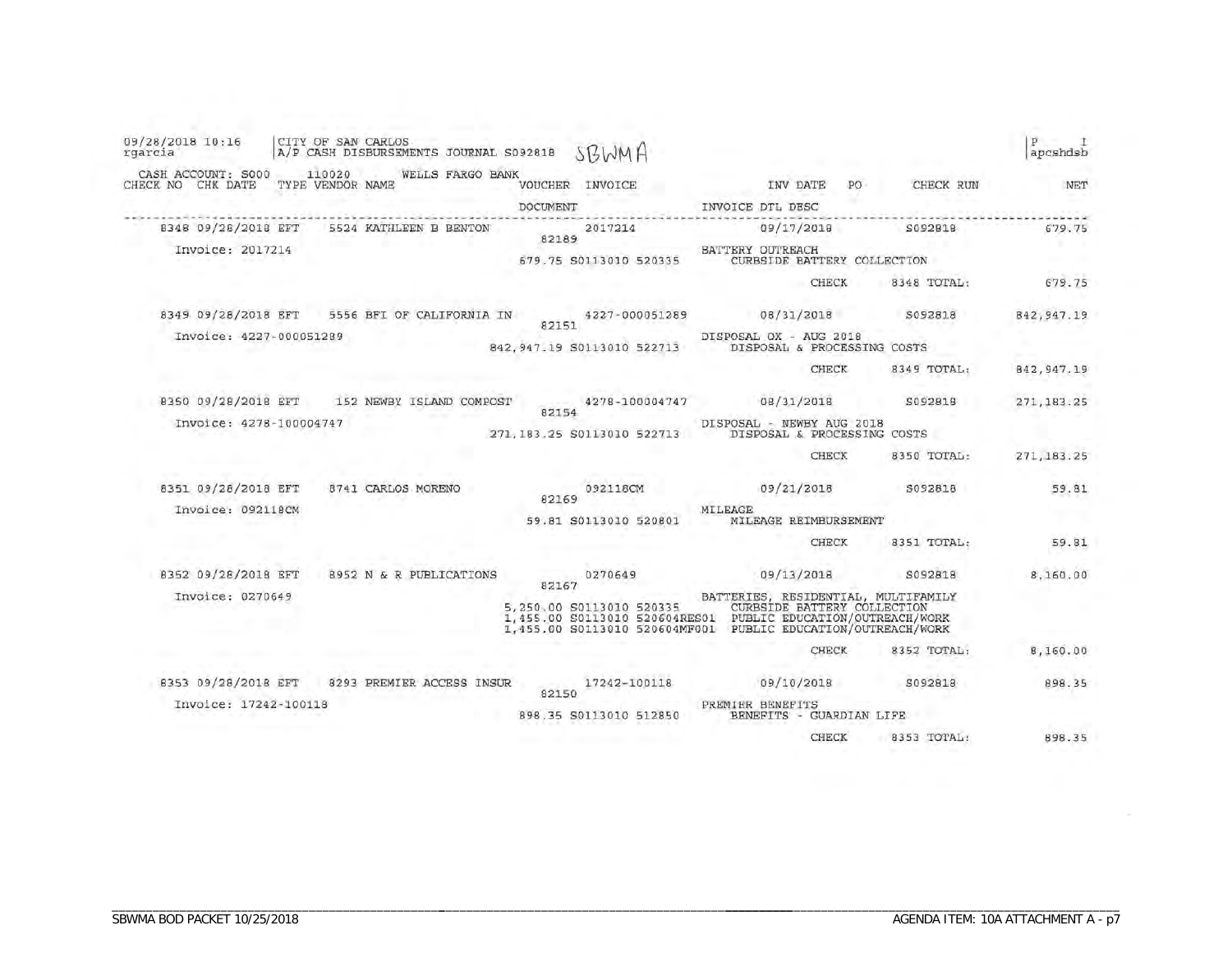| 09/28/2018 10:16<br>CITY OF SAN CARLOS<br>rgarcia                                   | A/P CASH DISBURSEMENTS JOURNAL S092818                                                                                                                                                                                                                                                                                                                                                                                                                                                                       |                                                                         |                   | apcshdsb          |
|-------------------------------------------------------------------------------------|--------------------------------------------------------------------------------------------------------------------------------------------------------------------------------------------------------------------------------------------------------------------------------------------------------------------------------------------------------------------------------------------------------------------------------------------------------------------------------------------------------------|-------------------------------------------------------------------------|-------------------|-------------------|
| CASH ACCOUNT: S000 110020 WELLS FARGO BANK<br>TYPE VENDOR NAME<br>CHECK NO CHK DATE | VOUCHER INVOICE                                                                                                                                                                                                                                                                                                                                                                                                                                                                                              | INV DATE PO CHECK RUN                                                   |                   | NET               |
|                                                                                     | DOCUMENT                                                                                                                                                                                                                                                                                                                                                                                                                                                                                                     | INVOICE DTL DESC                                                        |                   |                   |
| 8354 09/28/2018 EFT                                                                 | 5446 RECOLOGY SAN MATEO C<br>82156                                                                                                                                                                                                                                                                                                                                                                                                                                                                           | 05312018 PRJ 105 05/31/2018                                             | S092818           | 13,565.00         |
| Invoice: 05312018 PRJ 105                                                           | 13,565.00 S2251000 570300SF053 FACILITIES IMPROVEMENTS                                                                                                                                                                                                                                                                                                                                                                                                                                                       | SHOREWAY FACILITY COST                                                  |                   |                   |
|                                                                                     | 82160                                                                                                                                                                                                                                                                                                                                                                                                                                                                                                        | 08312018 PRJ 121 08/31/2018 S092818                                     |                   | 2,350.00          |
| Invoice: 08312018 PRJ 121                                                           | 2,350.00 S0113010 522714 SHOREWAY FACILITY COST                                                                                                                                                                                                                                                                                                                                                                                                                                                              | SHOREWAY MAINTENANCE                                                    |                   |                   |
|                                                                                     | 82161                                                                                                                                                                                                                                                                                                                                                                                                                                                                                                        | 08312018 PRJ 119 08/31/2018 8092818 700.00                              |                   | --                |
| Invoice: 08312018 PRJ 119                                                           | 700.00 S0113010 522714 SHOREWAY FACILITY COST                                                                                                                                                                                                                                                                                                                                                                                                                                                                | SHOREWAY MAINTENANCE                                                    |                   |                   |
|                                                                                     | 82162                                                                                                                                                                                                                                                                                                                                                                                                                                                                                                        | 08312018 PRJ 106 08/31/2018 5092818                                     |                   | Pack To<br>490.00 |
| Invoice: 08312018 PRJ 106                                                           |                                                                                                                                                                                                                                                                                                                                                                                                                                                                                                              | SHOREWAY FACILITY COST<br>490.00 S0113010 522714 SHOREWAY FACILITY COST |                   |                   |
|                                                                                     | 82163                                                                                                                                                                                                                                                                                                                                                                                                                                                                                                        | 08312018 PRJ 122 08/31/2018 S092818                                     |                   | 960.00            |
| Invoice: 08312018 PRJ 122                                                           |                                                                                                                                                                                                                                                                                                                                                                                                                                                                                                              | SHOREWAY FACILITY COST<br>960.00 S0113010 522714 SHOREWAY FACILITY COST |                   |                   |
|                                                                                     | 82164                                                                                                                                                                                                                                                                                                                                                                                                                                                                                                        | 08312018 PRJ 124 08/31/2018 5092818                                     |                   | 1,520.37          |
| Invoice: 08312018 PRJ 124                                                           | 1,520.37 S0113010 522714 SHOREWAY FACILITY COST                                                                                                                                                                                                                                                                                                                                                                                                                                                              | SHOREWAY FACILITY COST                                                  |                   |                   |
|                                                                                     |                                                                                                                                                                                                                                                                                                                                                                                                                                                                                                              |                                                                         | CHECK 8354 TOTAL: | 19,585.37         |
| 8355 09/28/2018 EFT                                                                 | 5512 SOUTH BAY RECYCLING<br>2018-08 V2<br>82155                                                                                                                                                                                                                                                                                                                                                                                                                                                              | 09/20/2018 3092818                                                      |                   | 1,894,703.85      |
| Invoice: 2018-08 V2                                                                 | 38,473.29 S0113010 522713 DISPOSAL & PROCESSING COSTS<br>38, 473.25 SOLI3010 522713 DISPOSAL & PROCESSING COSTS<br>46, 132.62 SOLI3010 522713 DISPOSAL & PROCESSING COSTS<br>83, 929, 30 SOLI3010 522717 BUYBACK PAYMENTS<br>12, 914.13 SOLI3010 520712 OPERATOR COMPENSATION SBR<br>-2, 200.9<br>12, 914.13 S0113010 522712<br>-2, 200.94 S0113010 480008<br>3, 795.75 S0113010 522714<br>2, 224.17 S0113010 520207<br>9,806.10 S0113010 5202025HORE BANK FEES AND SERVICES<br>1,791,894.67 S0113010 522712 | VARIOUS EXPENSES<br>EQUIPMENT CHARGES<br>OPERATOR COMPENSATION SBR      |                   |                   |

CHECK 8355 TOTAL: 1,894,703.85 **CONTRACTOR**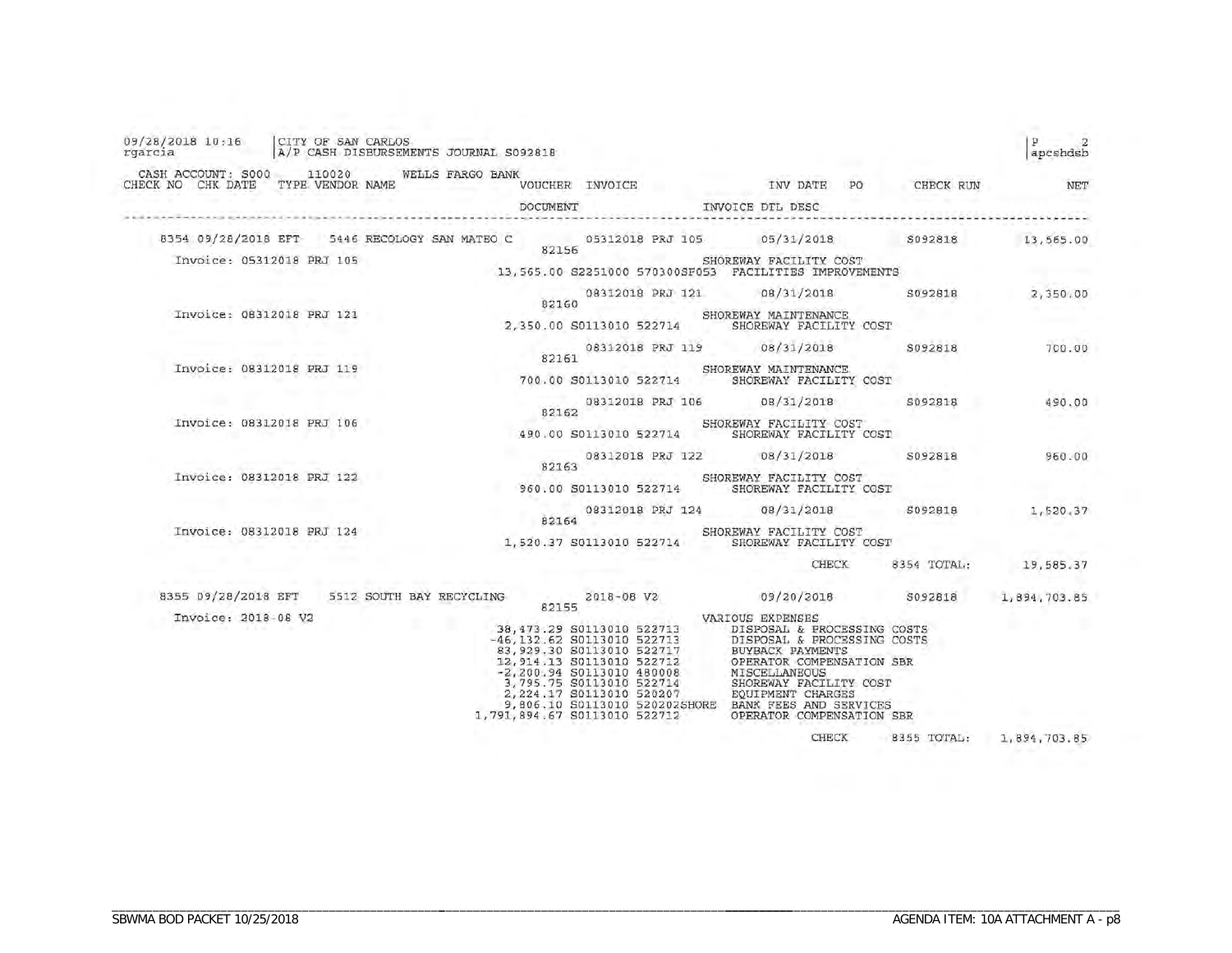| 09/28/2018 10:16<br>rgarcia |  |                      | CITY OF SAN CARLOS<br>A/P CASH DISBURSEMENTS JOURNAL S092818 |               |                       |                           |                |                              |                                                                  |    |             | Þ<br>apcshdsb |
|-----------------------------|--|----------------------|--------------------------------------------------------------|---------------|-----------------------|---------------------------|----------------|------------------------------|------------------------------------------------------------------|----|-------------|---------------|
| CHECK NO CHK DATE           |  | CASH ACCOUNT: S000   | 110020<br>TYPE VENDOR NAME                                   |               |                       | WELLS FARGO BANK          | <b>VOUCHER</b> | INVOICE                      | INV DATE                                                         | PO | CHECK RUN   | <b>NET</b>    |
|                             |  |                      |                                                              |               |                       |                           | DOCUMENT       |                              | INVOICE DTL DESC                                                 |    |             |               |
|                             |  | 8356 09/28/2018 EFT  |                                                              | 3892 T324 INC |                       |                           | 82168          | IN90580607                   | 09/15/2018                                                       |    | S092818     | 3,016.75      |
|                             |  | Invoice: IN90580607  |                                                              |               |                       |                           |                | 3,016.75 S0113010 520338     | WEBSITE<br><b>WEBSITE SUPPORT</b>                                |    |             |               |
|                             |  |                      |                                                              |               |                       |                           |                |                              | CHECK                                                            |    | 8356 TOTAL: | 3,016.75      |
|                             |  | 8357 09/28/2018 EFT  |                                                              |               |                       | 5558 ZANKER ROAD RESOURCE | 82153          | 201808380                    | 08/31/2018                                                       |    | S092818     | 333, 773.58   |
|                             |  | Invoice: 201808380   |                                                              |               |                       |                           |                | 333, 773.58 S0113010 522713  | DISPOSAL - ZANKER AUG 2018<br>DISPOSAL & PROCESSING COSTS        |    |             |               |
|                             |  |                      |                                                              |               |                       |                           |                |                              | CHECK                                                            |    | 8357 TOTAL: | 333, 773.58   |
|                             |  | 8358 09/28/2018 PRTD |                                                              |               |                       | 8830 AAA BUSINESS SUPPLIE | 82191          | 2030752-0                    | 09/06/2018                                                       |    | S092818     | 7,499.79      |
|                             |  | Invoice: 2030752-0   |                                                              |               |                       |                           |                |                              | LONG RANGE PLAN<br>7,499.79 S0113010 520340LRPU1 LONG RANGE PLAN |    |             |               |
|                             |  |                      |                                                              |               |                       |                           |                |                              | CHECK                                                            |    | 8358 TOTAL: | 7,499.79      |
|                             |  | 8359 09/28/2018 PRTD |                                                              |               | 3151 THE ALMANAC      |                           | 82187          | 60131                        | 08/31/2018                                                       |    | S092818     | 1,000.00      |
|                             |  | Invoice: 60131       |                                                              |               |                       |                           |                | 1,000.00 S0113010 520309BATT | BATTERY PLANNING<br>BUSINESS CONSULTANT (HFH)                    |    |             |               |
|                             |  |                      |                                                              |               |                       |                           |                |                              | CHECK                                                            |    | 8359 TOTAL: | 1,000.00      |
|                             |  | 8360 09/28/2018 PRTD |                                                              | 776 AT&T      |                       |                           | 82179          | 6505967146-091318            | 09/13/2018                                                       |    | S092818     | 537.50        |
|                             |  |                      | Invoice: 6505967146-091318                                   |               |                       |                           |                | 537.50 S0113010 522714       | SHOREWAY FACILITY COST<br>SHOREWAY FACILITY COST                 |    |             |               |
|                             |  |                      |                                                              |               |                       |                           |                |                              | CHECK                                                            |    | 8360 TOTAL: | 537.50        |
|                             |  | 8361 09/28/2018 PRTD |                                                              |               |                       | 2223 THE BANK OF NEW YORK | 82176          | 252-2135383                  | 09/03/2018                                                       |    | S092818     | 1,650.00      |
|                             |  | Invoice: 252-2135383 |                                                              |               |                       |                           |                | 1,650.00 S0113010 520202     | <b>BANK FEES</b><br>BANK FEES AND SERVICES                       |    |             |               |
|                             |  |                      |                                                              |               |                       |                           |                |                              | CHECK                                                            |    | 8361 TOTAL: | 1,650.00      |
|                             |  | 8362 09/28/2018 PRTD |                                                              |               | 6921 CLASSIC GRAPHICS |                           | 82183          | 40248                        | 09/19/2018                                                       |    | S092818     | 9,296.41      |
|                             |  | Invoice: 40248       |                                                              |               |                       |                           |                |                              | RESIDENTIAL OUTREACH                                             |    |             |               |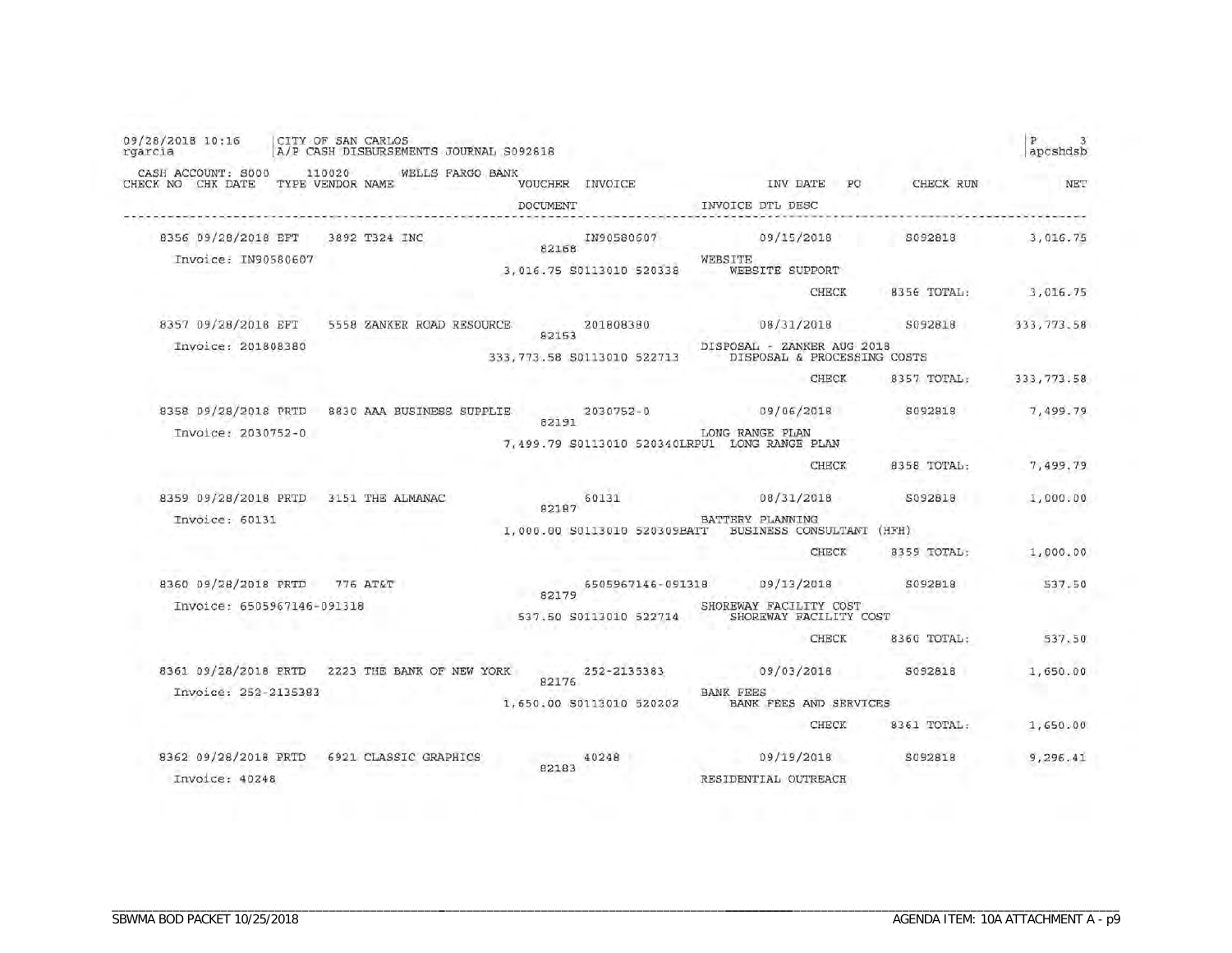| 09/28/2018 10:16<br>rgarcia                | CITY OF SAN CARLOS         |                     | A/P CASH DISBURSEMENTS JOURNAL S092818 |                            |                                         |                                                                                |    |                                 | P<br>apcshdsb    |
|--------------------------------------------|----------------------------|---------------------|----------------------------------------|----------------------------|-----------------------------------------|--------------------------------------------------------------------------------|----|---------------------------------|------------------|
| CASH ACCOUNT: S000<br>CHK DATE<br>CHECK NO | 110020<br>TYPE VENDOR NAME |                     | WELLS FARGO BANK                       | VOUCHER<br><b>DOCUMENT</b> | INVOICE                                 | INV DATE<br>INVOICE DTL DESC                                                   | PO | CHECK RUN                       | <b>NET</b>       |
|                                            |                            |                     |                                        |                            |                                         | 9,296.41 S0113010 520604RES01 PUBLIC EDUCATION/OUTREACH/WORK                   |    |                                 |                  |
|                                            |                            |                     |                                        |                            |                                         | CHECK                                                                          |    | 8362 TOTAL:                     | 9,296.41         |
| 8363 09/28/2018 PRTD<br>Invoice: 80480     |                            |                     | 7504 E-RECYCLING OF CALIF              | 82172                      | 80480<br>30.70 S0113010 480025          | 09/07/2018<br>E-RECYCLING<br>E-RECYCLING                                       |    | S092818                         | 30.70            |
| Invoice: 80482                             |                            |                     |                                        | 82173                      | 80482<br>85.73 S0113010 480025          | 09/07/2018<br>E-RECYCLING<br>E-RECYCLING                                       |    | S092818                         | 85.73            |
| Invoice: 80409                             |                            |                     |                                        | 82174                      | 80409<br>135.44 S0113010 480025         | 09/07/2018<br>E-RECYLING<br>E-RECYCLING                                        |    | S092818                         | 135.44           |
| Invoice: 80514                             |                            |                     |                                        | 82175                      | 80514<br>689.48 S0113010 480025         | 09/20/2018<br>E-RECYCLING<br>E-RECYCLING                                       |    | S092818                         | 689.48           |
|                                            |                            |                     |                                        |                            |                                         | CHECK                                                                          |    | 8363 TOTAL:                     | 941.35           |
| 8364 09/28/2018 PRTD<br>Invoice: 18EA246   |                            |                     | 9019 EDGAR & ASSOCIATES,               | 82159                      | 18EA246                                 | 09/11/2018<br>LONG RANGE PLAN<br>9,338.75 S0113010 520340LRPUl LONG RANGE PLAN |    | S092818                         | 9,338.75         |
|                                            |                            |                     |                                        |                            |                                         | CHECK                                                                          |    | 8364 TOTAL:                     | 9,338.75         |
| 8365 09/28/2018 PRTD<br>Invoice: 9818-1015 |                            |                     | 4424 FOSTER CITY ISLANDER              | 82188                      | 9818-1015<br>385.00 S0113010 520309BATT | 09/08/2018<br>BATTERY PLANNING<br>BUSINESS CONSULTANT<br>CHECK                 |    | S092818<br>(HFH)<br>8365 TOTAL: | 385.00<br>385.00 |
| 8366 09/28/2018 PRTD<br>Invoice: 092118MG  |                            | 8718 MADISON GUZMAN |                                        | 82170                      | 092118MG<br>76.10 S0113010 522718       | 09/21/2018<br>ED CENTER<br>EDUCATION CENTER OPERATIONS                         |    | S092818                         | 76.10            |
|                                            |                            |                     |                                        |                            |                                         | CHECK                                                                          |    | 8366 TOTAL:                     | 76.10            |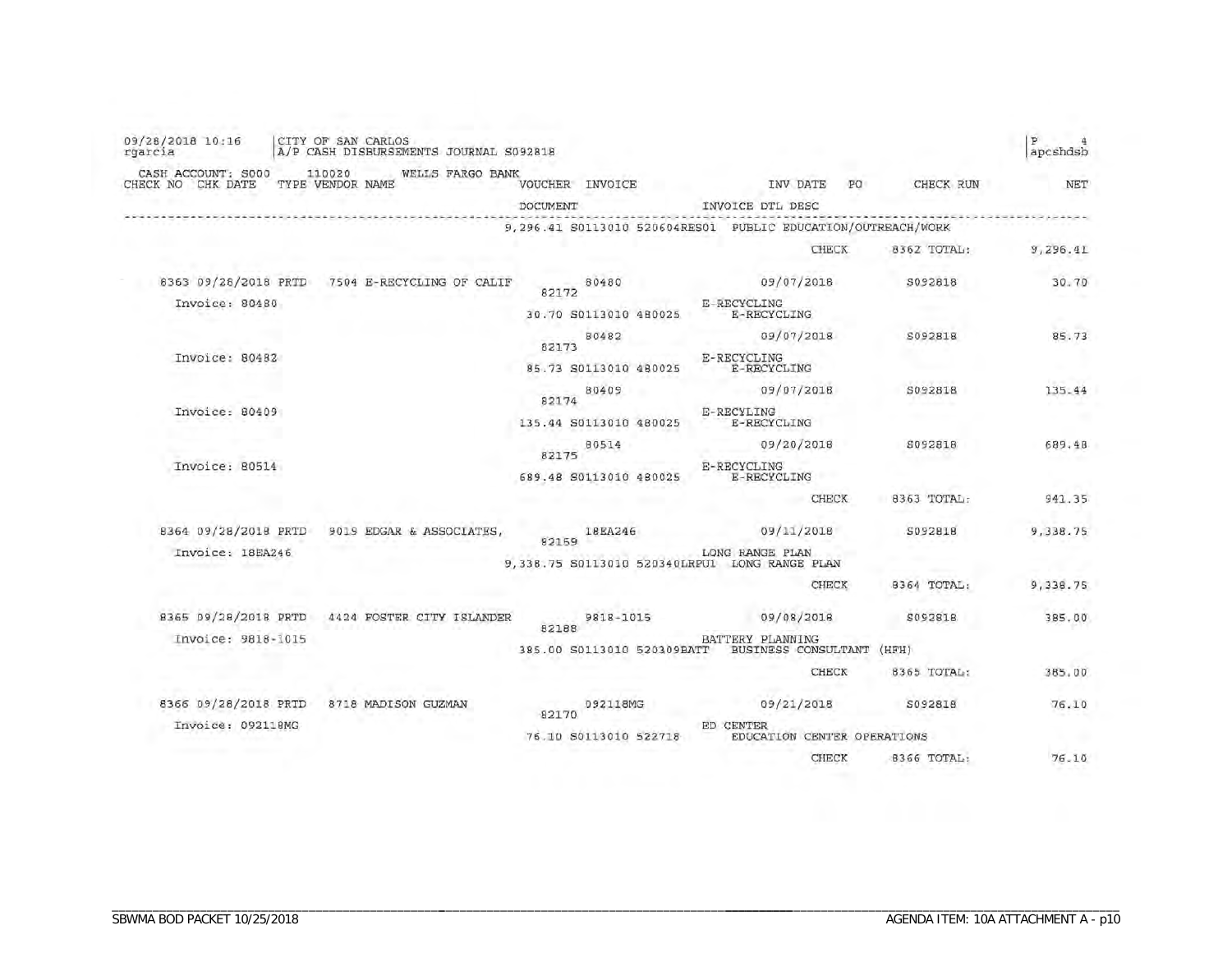| 09/28/2018 10:16<br>rgarcia                         | CITY OF SAN CARLOS         | A/P CASH DISBURSEMENTS JOURNAL S092818 |                  |                                     |                                   |                                                   |                 |                                                                      |    |             | ₽<br>apcshdsb |
|-----------------------------------------------------|----------------------------|----------------------------------------|------------------|-------------------------------------|-----------------------------------|---------------------------------------------------|-----------------|----------------------------------------------------------------------|----|-------------|---------------|
| CASH ACCOUNT: S000<br>CHK DATE<br>CHECK NO          | 110020<br>TYPE VENDOR NAME |                                        | WELLS FARGO BANK | <b>VOUCHER</b>                      | INVOICE                           |                                                   |                 | INV DATE                                                             | PO | CHECK RUN   | NET           |
|                                                     |                            |                                        |                  | DOCUMENT                            |                                   |                                                   |                 | INVOICE DTL DESC                                                     |    |             |               |
| 8367 09/28/2018 PRTD<br>Invoice: 2277               |                            | 8585 SHELTER DESIGN BUILD              |                  | 82178<br>770.00 S0113010 520905     | 2277                              |                                                   |                 | 07/05/2018<br>OFFICE IMPROVEMENTS<br>TENANT IMPROVEMENTS             |    | S092818     | 770.00        |
|                                                     |                            |                                        |                  |                                     |                                   |                                                   |                 | CHECK                                                                |    | 8367 TOTAL: | 770.00        |
| 8368 09/28/2018 PRTD<br>Invoice: 92018              |                            | 4383 MARSHALL MORAN                    |                  | 82177                               | 92018                             | 7,288.00 S0113010 520309HFM01                     |                 | 09/21/2018<br>FINANCE MGR SUPPORT<br>BUSINESS CONSULTANT (HFH)       |    | S092818     | 7,288.00      |
|                                                     |                            |                                        |                  |                                     |                                   |                                                   |                 | CHECK                                                                |    | 8368 TOTAL: | 7,288.00      |
| 8369 09/28/2018 PRTD<br>Invoice: 091818NL           |                            | 8690 NICOLE LEE                        |                  | 82171                               | 091818NL<br>28.70 S0113010 520801 |                                                   |                 | 09/18/2018<br>VEHICLE MILEAGE AND TOLLS<br>MILEAGE REIMBURSEMENT     |    | S092818     | 28.70         |
|                                                     |                            |                                        |                  |                                     |                                   |                                                   |                 | CHECK                                                                |    | 8369 TOTAL: | 28,70         |
| 8370 09/28/2018 PRTD<br>Invoice: 1335               |                            | 2035 NORTHERN CALIFORNIA               |                  | 82185                               | 1335<br>65.00 S0113010 520502     |                                                   | TRAINING        | 09/18/2018<br>TRAINING                                               |    | S092818     | 65.00         |
|                                                     |                            |                                        |                  |                                     |                                   |                                                   |                 | CHECK                                                                |    | 8370 TOTAL: | 65.00         |
| 8371 09/28/2018 PRTD<br>Invoice: 100118-103118-E603 |                            | 8845 PUBLIC STORAGE                    |                  | 82165                               |                                   | 100118-103118-E603                                | LONG RANGE PLAN | 09/21/2018<br>395.00 S0113010 520340LRPU1 LONG RANGE PLAN            |    | S092818     | 395.00        |
| Invoice: 100118-103118-E673                         |                            |                                        |                  | 82166                               |                                   | 100118-103118-E673<br>580.00 S0113010 520340LRPU1 | LONG RANGE PLAN | 09/21/2018<br>LONG RANGE PLAN                                        |    | S092818     | 580.00        |
|                                                     |                            |                                        |                  |                                     |                                   |                                                   |                 | CHECK                                                                |    | 8371 TOTAL: | 975.00        |
| 8372 09/28/2018 PRTD<br>Invoice: 180831             | 5557                       | RECOLOGY BLOSSOM                       | VAL              | 82152<br>215,207.87 S0113010 522713 | 180831                            |                                                   |                 | 09/06/2018<br>DISPOSAL - BVO AUG 2018<br>DISPOSAL & PROCESSING COSTS |    | S092818     | 215, 207.87   |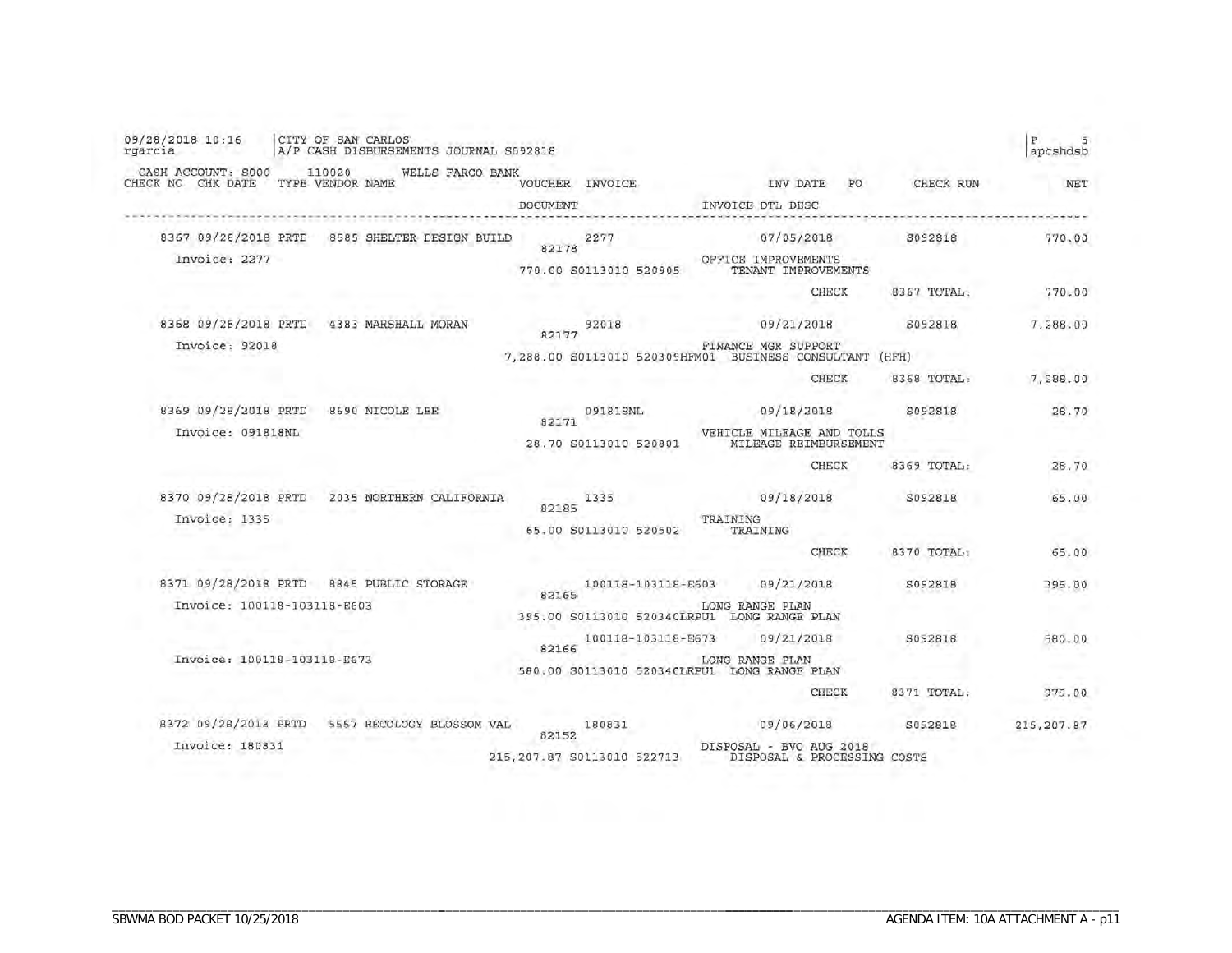| 09/28/2018 10:16<br>rgarcia                     | CITY OF SAN CARLOS<br>A/P CASH DISBURSEMENTS JOURNAL S092818 |                                                  |                                                                         |                        | Р<br>6<br>apcshdsb |
|-------------------------------------------------|--------------------------------------------------------------|--------------------------------------------------|-------------------------------------------------------------------------|------------------------|--------------------|
| CASH ACCOUNT: S000<br>CHK DATE<br>CHECK NO      | 110020<br>WELLS FARGO BANK<br>TYPE VENDOR NAME               | VOUCHER<br>INVOICE<br>DOCUMENT                   | INV DATE<br>PO.<br>INVOICE DTL DESC                                     | CHECK RUN              | <b>NET</b>         |
|                                                 |                                                              |                                                  | CHECK                                                                   | 8372 TOTAL:            | 215, 207.87        |
| 8373 09/28/2018 PRTD<br>Invoice: 333392         | 3022 SCS ENGINEERS                                           | 333392<br>82181                                  | 08/31/2018<br>CLIMATE REGISTRY                                          | S092818                | 607.00             |
| Invoice: 333394                                 |                                                              | 607.00 S0113010 520608<br>333394<br>82182        | CLIMATE CHANGE POLICY OPTIONS<br>08/31/2018<br>FRANCHISE ADMINISTRATION | S092818                | 4,290.00           |
|                                                 |                                                              | 4,290.00 S0113010 520309HCS02                    | BUSINESS CONSULTANT (HFH)<br><b>CHECK</b>                               | 8373 TOTAL:            | 4,897.00           |
| 6374 09/28/2018 PRTD<br>Invoice: 8125545944     | 4519<br>SHRED                                                | 8125545944<br>82193<br>118.96 S0113010 520201    | 09/07/2018<br>OFFICE SUPPLY<br>OFFICE SUPPLIES                          | S092818                | 118.96             |
|                                                 |                                                              |                                                  | CHECK                                                                   | 8374 TOTAL:            | 118.96             |
| 8375 09/28/2018 PRTD<br>Invoice: T2423-20023983 | 5443 SPECIALTY'S CAFE & B                                    | T2423-20023983<br>82192<br>93.76 S0113010 520503 | 09/13/2018<br>$9/13/18$ TAC MTG<br>CONFERENCES & MEETINGS               | S092818                | 93.76              |
|                                                 |                                                              |                                                  | <b>CHECK</b>                                                            | 8375 TOTAL:            | 93.76              |
| 8376 09/28/2018 PRTD<br>Invoice: 17248          | 8956 JOHN WARD<br>VERDUCCT                                   | 17248<br>82186<br>81.75 S0113010 520335          | 09/08/2018<br>BATTERY PLANNING<br>CURBSIDE BATTERY COLLECTION<br>CHECK  | S092818<br>8376 TOTAL: | 81.75<br>81.75     |
| 8377 09/28/2018 PRTD<br>Invoice: 090618         | 8773 SWANA CALIFORNIA GOL                                    | 090618<br>82184<br>2,500.00 S0113010 520511      | 09/06/2018<br>SPONSORSHIPS<br>SPONSORSHIP AND DONATIONS                 | 5092818                | 2,500.00           |
|                                                 |                                                              |                                                  | <b>CHECK</b>                                                            | 8377 TOTAL:            | 2,500.00           |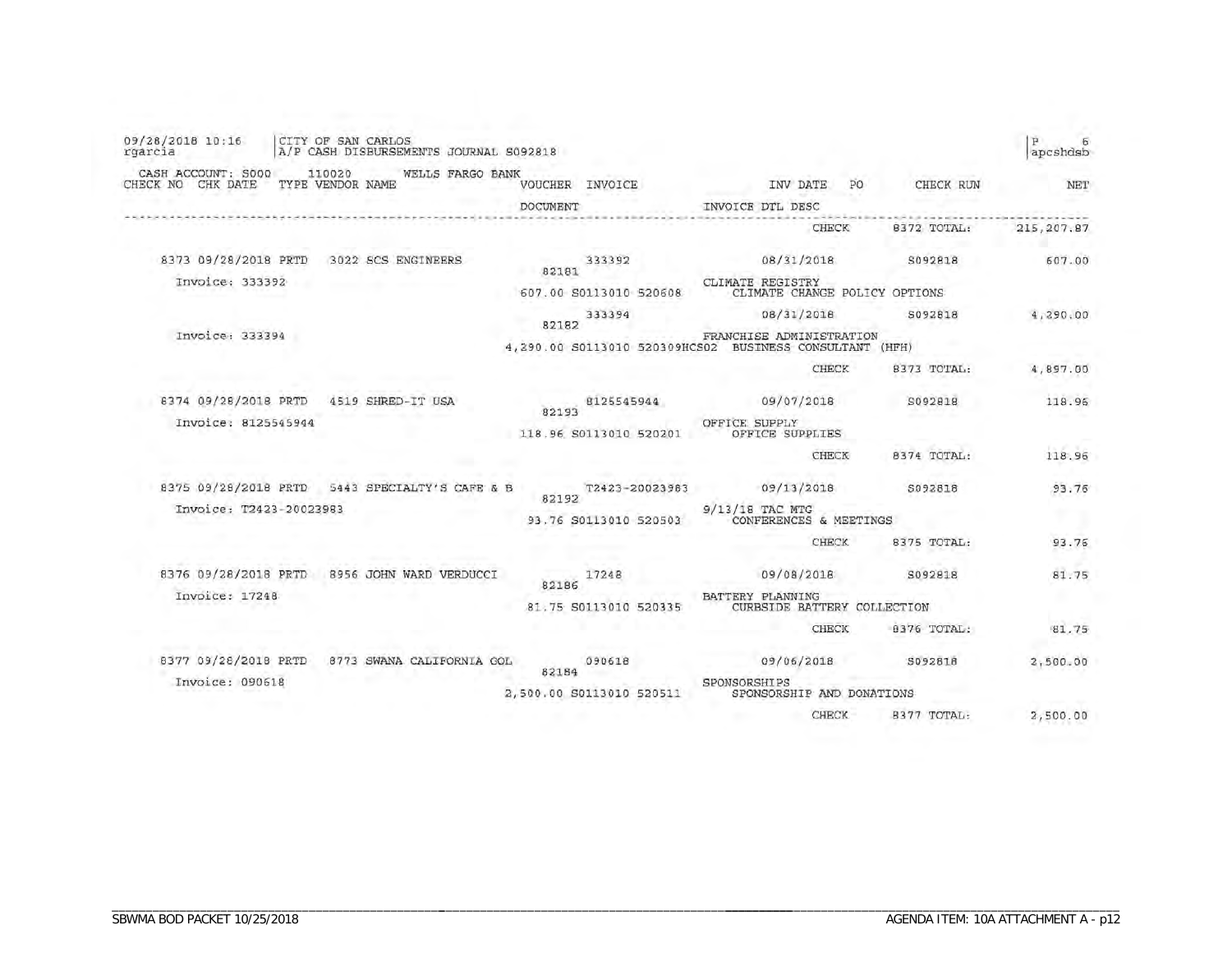| 09/28/2018 10:16<br>rgarcia $R/F$ CASH DISBURSEMENTS JOURNAL S092818 s; $F$ $W$ |  | $\frac{1}{2}$ pcshdsb |
|---------------------------------------------------------------------------------|--|-----------------------|
|                                                                                 |  |                       |

NUMBER OF CHECKS 30 \*\*\* CASH ACCOUNT TOTAL\*\*\* 3,637,758.84

|             |                      | <b>COUNT</b> | AMOUNT                     |
|-------------|----------------------|--------------|----------------------------|
| TOTAL EFT'S | TOTAL PRINTED CHECKS | 20<br>10     | 262,750.94<br>3,375,007.90 |

\*\*\* GRAND TOTAL\*\*\* 3,637,758.84  $\overline{\phantom{0}}$ 

 $\frac{26}{92}$  9/28/18<br>9/28/18<br>9/4/18

 $CP_{\underline{\phantom{A}}\phantom{A}}$  $ARP_7<$ EFT\_ Em:iil

 $\sim 10^{-1}$ 

 $ACHS09280001.+x+$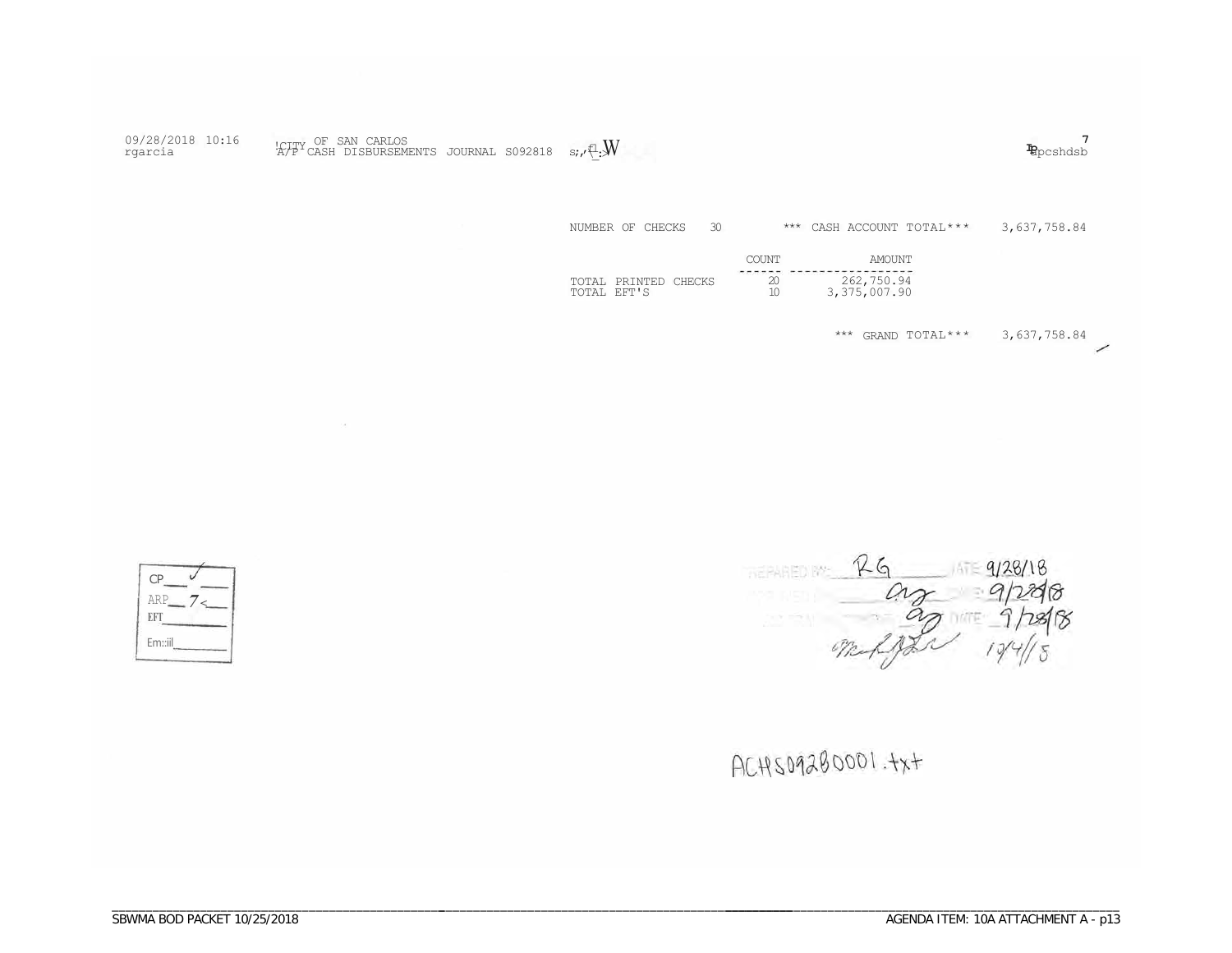



# **STAFF UPDATE**

# **Potential Future Board Agenda Items**

*(Meetings at San Carlos Library Conference Room)* 

# **November 15, 2018**

- Annual Board and TAC Holiday Thank You Lunch
- Resolution Approving Bond Refunding Services Contract with Financial Advisor
- Resolution approving 2019 Merit Pool Increase for unrepresented employees
- Resolution Approving Revised Reserve Policy
- Resolution Approving 2019 Shoreway Tip Fee Recommendations
- Resolution Approving unbudgeted additional 1FTE at mid-year FY18/19 Budget
- Resolution Approving 2019 Board Meeting Calendar
- Two-Year Post Fire Report
- Quarterly Investment Report
- Report on Amendment One Discussions
- Discussion on Discontinuing Business Recycling Reporting Ordinance

# **December, 2018 – No Board Meeting**

# **January 24, 2019\***

- Election of Board Chair and Vice Chair for 2019
- Resolution Approving SBWMA Financial Audit Reports for Fiscal Year 2018
- Resolution Approving 2019 Board of Directors Meeting Calendar
- Resolution Approving for "Amendment One" items
- Resolution Approving 2019 Public Education Plan
- Resolution Approving Bond Refunding
- Resolution Approving Quarterly Approval of SBR Sort Labor
- Resolution Approving Capital Improvement Plan
- Report on Zero Landfill Committee Programs
- Resolution Approving 3-Year Administrative Services Contract
- Resolution Approving Website Contract
- Mid-Year FY18/19 Budget Review
- Report on Collaboration with Stop Waste RFP for Legislative Services

# **February 28, 2019\***

- Resolution Approving of Landfill Services Contract
- In-Schools Pilot Program Update (Long Range Plan)
- Report on Public Spaces Pilot Program
- 2016-2017 Schools Environmental Education Program Review

 $\_$  ,  $\_$  ,  $\_$  ,  $\_$  ,  $\_$  ,  $\_$  ,  $\_$  ,  $\_$  ,  $\_$  ,  $\_$  ,  $\_$  ,  $\_$  ,  $\_$  ,  $\_$  ,  $\_$  ,  $\_$  ,  $\_$  ,  $\_$  ,  $\_$  ,  $\_$  ,  $\_$  ,  $\_$  ,  $\_$  ,  $\_$  ,  $\_$  ,  $\_$  ,  $\_$  ,  $\_$  ,  $\_$  ,  $\_$  ,  $\_$  ,  $\_$  ,  $\_$  ,  $\_$  ,  $\_$  ,  $\_$  ,  $\_$  ,